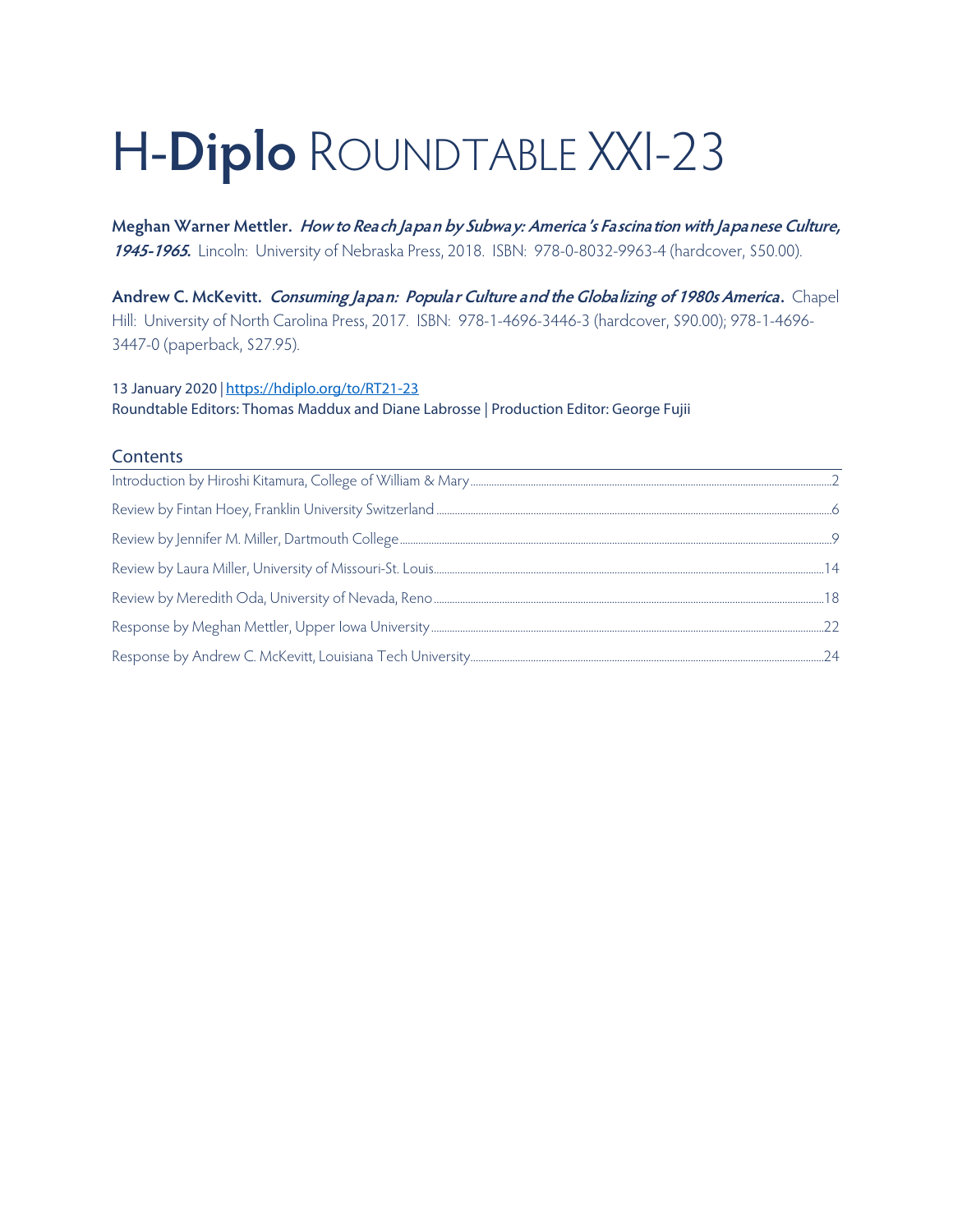### Introduction by Hiroshi Kitamura, College of William & Mary

<span id="page-1-0"></span> $\tilde{\phantom{a}}$ n the years after fighting a bloody and vicious war in the Pacific Theater, the United States and Japan formed a close bilateral relationship, one that has remained intact for three quarters of a century. How did the two countries overcome  $\sf L$  their animosities of the World War II era and cultivate this new transpacific bond? Who were the 'agents' and 'players' In the years after fighting a bloody and vicious war in the Pacific Theater, the United States and Japan formed a close<br>bilateral relationship, one that has remained intact for three quarters of a century. How did the two so long?

This roundtable features Meghan Warner Mettler's *How to Reach Japan by Subway: America's Fascination with Japanese Culture, 1945-1965* and Andrew C. McKevitt's *Consuming Japan: Popular Culture and the Globalizing of 1980's America* a pair of fascinating monographs that address these critical questions. Even though the former largely focuses on the 1950s and 1960s, and the latter the 1980s, both books probe into the cultural politics of 'alliance formation' by studying the consumption of things Japanese in the United States in the post-World War II era. Deviating from the scholarship on official, state-to-state policymaking, Mettler's and McKevitt's books refreshingly examine a diverse body of 'ordinary publics,' from ikebana teachers, interior decorators, Zen enthusiasts, factory workers in automobile plants, sushi chefs, to hard-core fans of anime shows. Relying on a wide variety of primary sources including newspapers, magazines, films, novels, food, and fan surveys, they uncover the complex ways in which cultural formations influence public opinion and popular sentiment. Taken together, these two new studies help broaden and deepen our understanding of the 'United States in the world.'

The four reviewers—Fintan Hoey, Jennifer M. Miller, Laura Miller, and Meredith Oda—have good things to say about the two monographs. Jennifer Miller sees them as "rich and captivating histories." Oda is pleased that Mettler has written a "lively, highly readable account" and that McKevitt provides "a rich, clearly-argued book." Likewise, Hoey regards *Consuming Japan* a "thoroughly enjoyable and engaging" study and *How to Reach Japan by Subway* "a book with something important to say." Laura Miller refers to Mettler's volume as "a fascinating and fresh study" and McKevitt's a "well-written book" with an argument that is "conceptually fascinating."

The reviewers also offer a range of questions, comments, and criticisms, one of which concerns causality. What is the relationship between cultural formations and state policy? Does the former affect the latter, and if so, how? Hoey directs such questions to Mettler by asking how the craving for shoji screens and Zen Buddhism was "connected to the exigencies of American national security policy." Mettler suggests the link in part by referring to President Dwight Eisenhower's desire to encourage the importation of Japanese goods to revive Japan's war-damaged economy, but Hoey wishes to see more. "The reader is not shown precisely how this was connected to the vagaries of fashion and taste in mid-century America," he writes. By contrast, Laura Miller argues that Mettler's study "succeeds in linking these fads [the consumption of Japanese aesthetics and pastimes] to larger societal and governmental goals" in part by demonstrating the involvement of U.S. government offices such as the State Department. Jennifer Miller similarly notes that the American engagement with an imagined Japan, as detailed in Mettler's (and McKevitt's) work, has "become deeply entangled with geopolitical realities and understandings of American global power."

Another issue involves the identity of U.S. consumers. While acknowledging that the demographics in Mettler's study are for good reason "largely limited to white, well-off Americans," Jennifer Miller notes that *How to Reach Japan by Subway* is "less attentive to the role of Japanese Americans." Their relative absence, writes Jennifer Miller, "sometimes inadvertently replicates [the book's] protagonists' limited view" that "elevated an ostensibly timeless Japanese 'style' above the contemporary reality of Japanese and Japanese American bodies." Oda holds a different view, as she believes that Mettler is "consistently attentive to Japanese Americans." Laura Miller agrees with Oda by crediting Mettler's inclusion of the likes of Frank Okamura and Mary Takahashi, who reinvented Japanese aesthetics in the United States, but in turn asks McKevitt to clarify who he means by "Americans." She specifically points to his chapter on sushi, an enterprise that undoubtedly involved Japanese-American chefs and customers who may well have produced and consumed this culinary dish well before the 1980s—the decade that anchors McKevitt's study. Jennifer Miller also contends that "Japanese and Japanese Americans (and Asian peoples more broadly) play a smaller role in McKevitt's story." Claiming that "McKevitt is sometimes less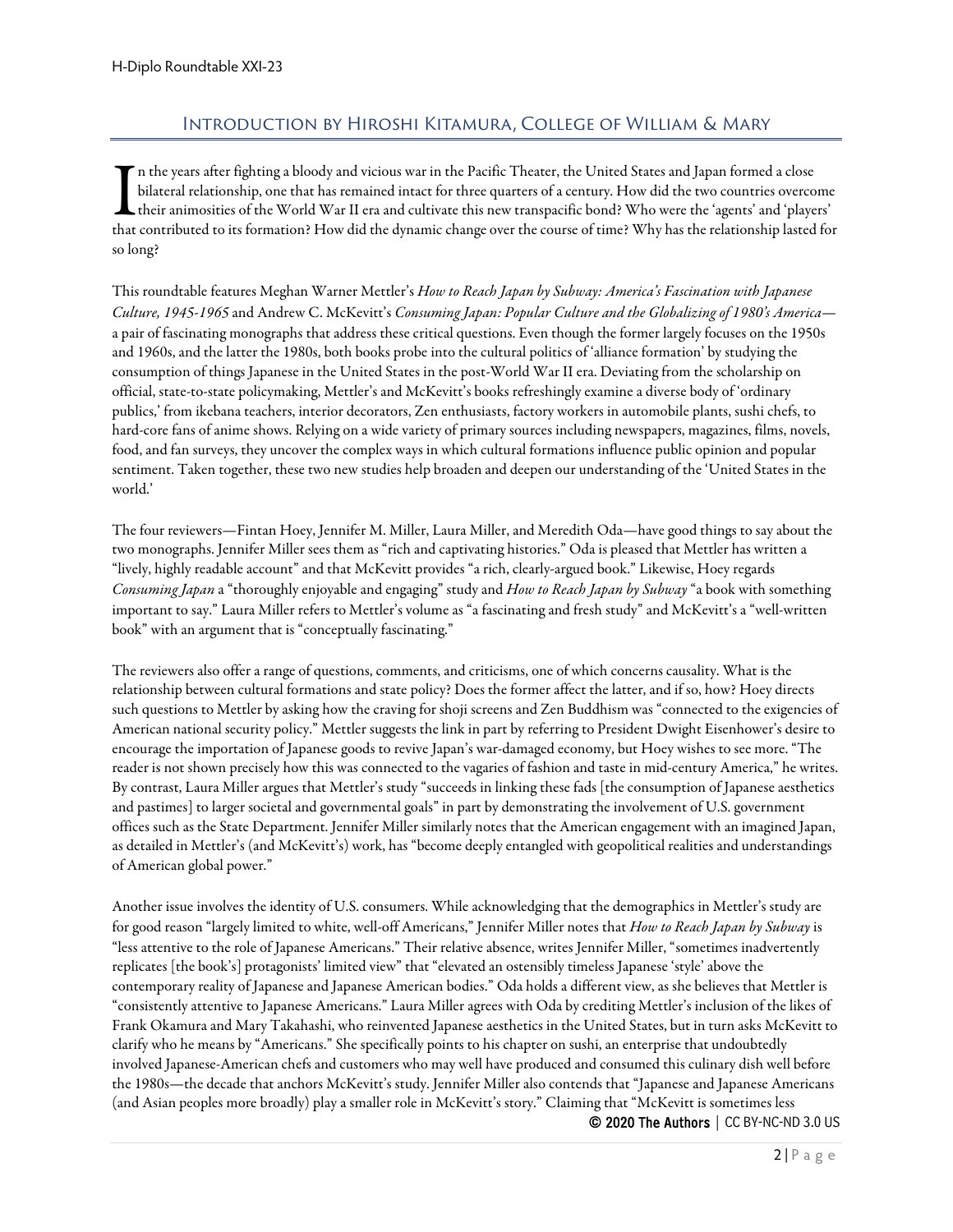explicit about the identity of his protagonists than Mettler," she suggests that "[i]t would be helpful to have more attention to the migration of not just products and 'culture' but also the people who served as intermediaries in various ways."

The reviews also comment on the question surrounding the "cultural odorlessness" of Japanese texts and artifacts. Laura Miller expresses confusion over McKevitt's claim that anime, among other objects introduced in *Consuming Japan*, is characterized by the absence of national identity, as she asks: "if much of the material in the book does not convey Japaneseness, why should we consider it to be consumption of Japanese popular culture that had a globalizing effect?" Yet if the perceived lack of nationality troubles Laura Miller, it provokes resonance and fascination in Hoey, who recalls that his first personal encounter with Ōtomo Katsuhiro's *Akira* evoked "something simultaneously familiar and exciting foreign." Additionally, Hoey remembers recording the film on a VCR—another core topic in McKevitt's book—without realizing that he was "using Japanese technology to capture a Japanese film." Interestingly, Oda looks at the objects in Mettler's study in a similar fashion. Oda observes that "[s]amurai films, ikebana, Japanese-landscaped gardens, sho-in architecture, Zen Buddhism, and other materials were all eagerly consumed by Americans drawn to a culture that seemed so exactingly foreign yet fundamentally familiar, perfectly and productively opposing their own."

Meantime, some of the reviewers call for a deeper reading of certain cultural texts, especially in relation to Japanese nationalism and imperialism. In evaluating Mettler's work, Jennifer Miller points out the fact that the Japanese government used ikebana to further its colonial objectives. It thus appears "ironic" to see how Japan enthusiasts in the United States would then embrace this art of flower arrangement "in the service of American postwar dominance." The other example is the early writings of D.T. Suzuki, who strove to "promote wartime nationalism by celebrating Japanese exceptionalism and the Japanese people's 'unique spirit" during the 1930s." Laura Miller reacts to McKevitt's treatment of Sony co-founder Morita Akio by asking why "the book details the image of the 'global' Morita as represented in the U.S. but not the 'nationalist' Morita, who made some racist claims about why the U.S. was a failing society." She wonders how Morita's "ultra-nationalist" inclinations could be reconciled with the image of Sony as a cosmopolitan and globally-minded enterprise.

In addition, the reviews raise questions about the impact of Japanese artifacts and ideas on U.S. publics. Laura Miller challenges McKevitt's premise that the consumption of Japanese cultural productions fueled the "globalizing" of America. She specifically points to white Americans who might brutally mistreat Mexican immigrants while savoring Mexican salsa and tortilla chips. Perhaps disagreeing with the way McKevitt conceptualizes "globalization," Laura Miller maintains that the consumption of the latter "does not mean that non-Latin Americans are somehow becoming more 'globalized' or receptive to Mexican culture or people." Jennifer Miller argues that the Japan enthusiasts of the 1950s and 1960s did not operate "against the grain of hegemony" as Mettler claims, but rather seem to have "perpetuated imperial and orientalist logics" of white America. Oda agrees with this view as she maintains that *How to Reach Japan by Subway* "tell[s] us more about what the particularly U.S. Cold War hegemon looked like."

Finally, reviewers point to the contemporary relevance of the two studies. Jennifer Miller invokes the U.S. public's recent obsession with tidying expert Marie Kondo and her decluttering techniques, which, yet again, seem to have reignited mainstream America's fascination with 'traditional' Japanese virtues and customs. Oda is inspired to think of U.S.-China relations, which appear to be marred by a form of "economic xenophobia" even as the U.S. continues to import a cornucopia of made-in-China goods. I agree with Oda that one could draw meaningful 'lessons' that apply beyond Japan. The story of Honda's Marysville factory, for example, anticipates the current business of Chinese companies such as Fuyao, which took over a former General Motors plant in Ohio to manufacture glass in the United States. As vividly illustrated in the Netflix documentary *American Factory* (2019), which was released through a production company owned by Barack and Michelle Obama, Fuyao, like Honda in the 1980s, has attempted to implement its own business and managerial model in the U.S. heartland, and has faced cultural and political challenges in dealing with the Ohio workforce. The kinds of "local encounters" that Oda satisfyingly spots in McKevitt's analysis of Honda can be seen today in the operations of this Chinese company. To add further, McKevitt's discussion of anime fandom may prove useful in understanding the popular embrace of Korean television dramas and popular music, a glimpse of which could gained at Korean wave conventions (KCONs) and the scores of "Random Play Dances" held across major cities (some of which can be spotted on YouTube).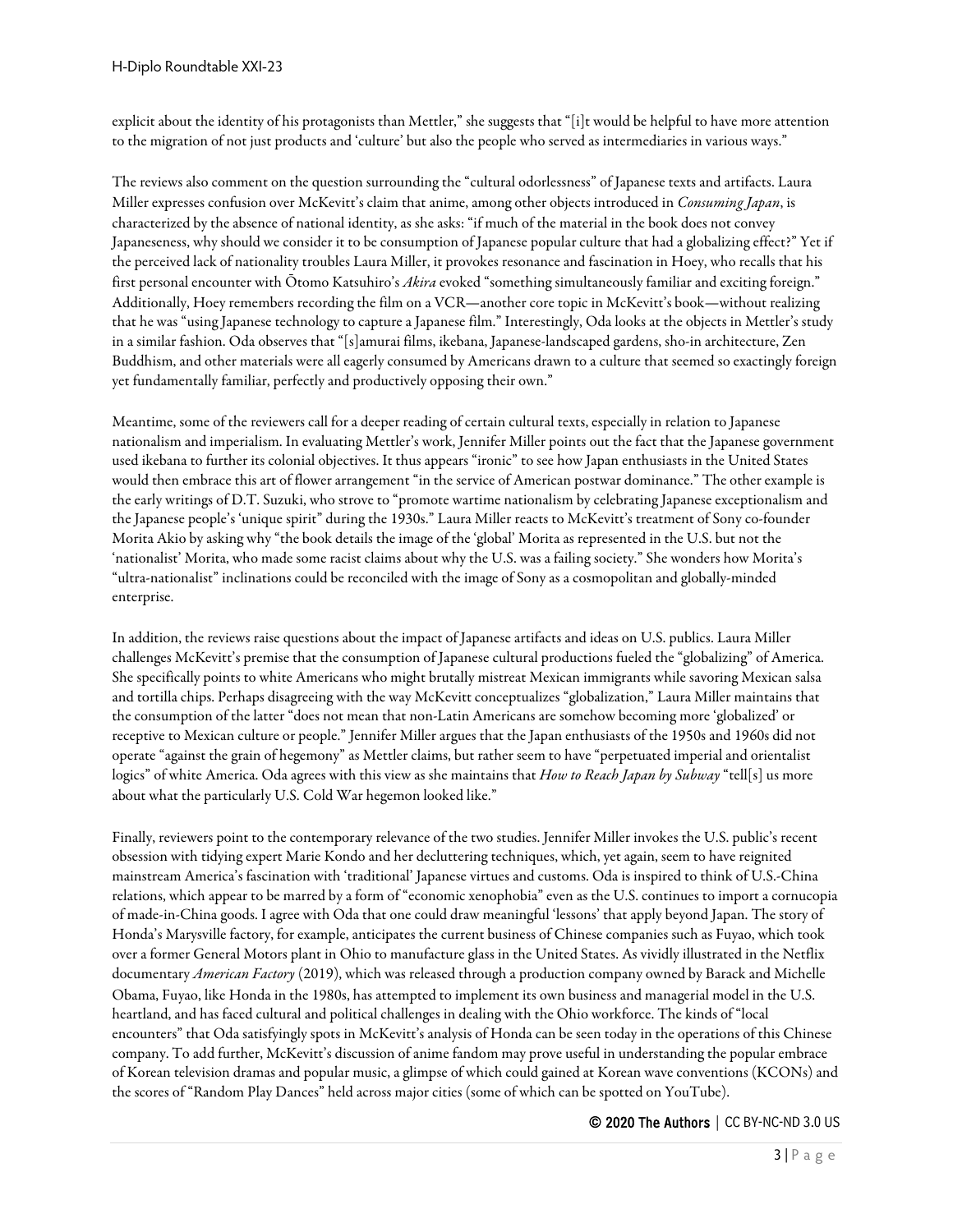Mettler and McKevitt have produced carefully researched, thought-provoking, and insightful studies that recast the history of the United States and Japan in productive ways. The reviewers' questions and comments point to the usefulness of the two books in studying this bilateral relationship. Another lesson may be that the story is not yet complete. It is my hope that *How to Reach Japan by Subway* and *Consuming Japan* will trigger an even greater interest in U.S.-Japan relations and transpacific affairs among scholars, students, and the wider public.

#### Participants:

Hiroshi Kitamura is Associate Professor of History at the College of William & Mary. He is the author of *Screening Enlightenment: Hollywood and the Cultural Reconstruction of Defeated Japan* (Cornell University Press, 2010). Currently, he is working on two projects: a book on Hollywood and East Asia during the Cold War, and an in-depth study of film critic Yodogawa Nagaharu.

Andrew C. McKevitt is associate professor of history at Louisiana Tech University. He received his Ph.D. from the Department of History at Temple University in 2009. In 2011, the Society for Historians of American Foreign Relations awarded him the Stuart L. Bernath Scholarly Article Prize for his *Diplomatic History* article, "'You Are Not Alone!': Anime and the Globalizing of America." Supported by a grant from the Louisiana Board of Regents, he is on leave during the 2019- 2020 academic year, writing a book about the intersections of U.S. gun violence and foreign relations.

Meghan Mettler is the Maltbie Chair of Social Sciences at Upper Iowa University, where she is an assistant professor of history. Other works include: "Godzilla versus Kurosawa: Presentation and Interpretation of Japanese Cinema in the Post World War II United States" in *The Journal of American - East Asian Relations* 25:4 (2018), "Modern Butterfly: American Perceptions of Japanese Women and their Role in International Relations, 1945-1961" in *The Journal of Women's History* 26:4 (2014), and "Gimcracks, Dollar Blouses, and Transistors: American Reactions to Imported Japanese Products, 1945- 1964" in *The Pacific Historical Review* 79:2 (2010). She is currently in the early stages of a project exploring the history of America's international reputation as a nation plagued by violence.

Fintan Hoey is associate professor of history at Franklin University Switzerland and was a Swiss National Science Foundation funded Public Policy Fellow at the Woodrow Wilson International Center for Scholars, Spring 2019. He is the author of *Sato and America: U.S.-Japanese Relations, 1964-1972* (Basingstoke: Palgrave Macmillan, 2015) and his current research focuses on U.S.-Japanese civil nuclear energy relations in the 1970s and 1980s.

Jennifer M. Miller is an assistant professor of History at Dartmouth College and scholar of U.S. foreign relations since 1945, focusing on interactions between the United States and Northeast Asia. She received her Ph.D. in the history of U.S. foreign relations and international history from the University of Wisconsin-Madison. Her research examines the intersections between foreign policy and domestic ideas, ideologies, and political narratives; her work explores how post-World War II interactions between America and East Asia transformed both sides' thinking about security, democratic governance, citizenship, and economic order. Her first book, *Cold War Democracy: The United States and Japan* appeared with Harvard University Press in 2019. She is currently starting a new project examining how East Asian economic growth (1970s - 1990s) affected American thinking about capitalism, social strength, and economic vitality.

Laura Miller is the Ei'ichi Shibusawa-Seigo Arai Endowed Professor of Japanese Studies and Professor of History at the University of Missouri-St. Louis. She is the author of *Beauty Up: Exploring Contemporary Japanese Body Aesthetics* (2006), and co-editor of *Diva Nation: Female Icons from Japanese Cultural History* (2018), *Modern Girls on the Go: Gender, Mobility, and Labor in Japan* (2013), *Manners and Mischief: Gender, Power, and Etiquette in Japan* (2011), and *Bad Girls of Japan* (2005).

Meredith Oda is Associate Professor and Undergraduate Director of History at the University of Nevada, Reno and earned her Ph.D. from the University of Chicago. She is the author of *The Gateway to the Pacific: Japanese Americans and the*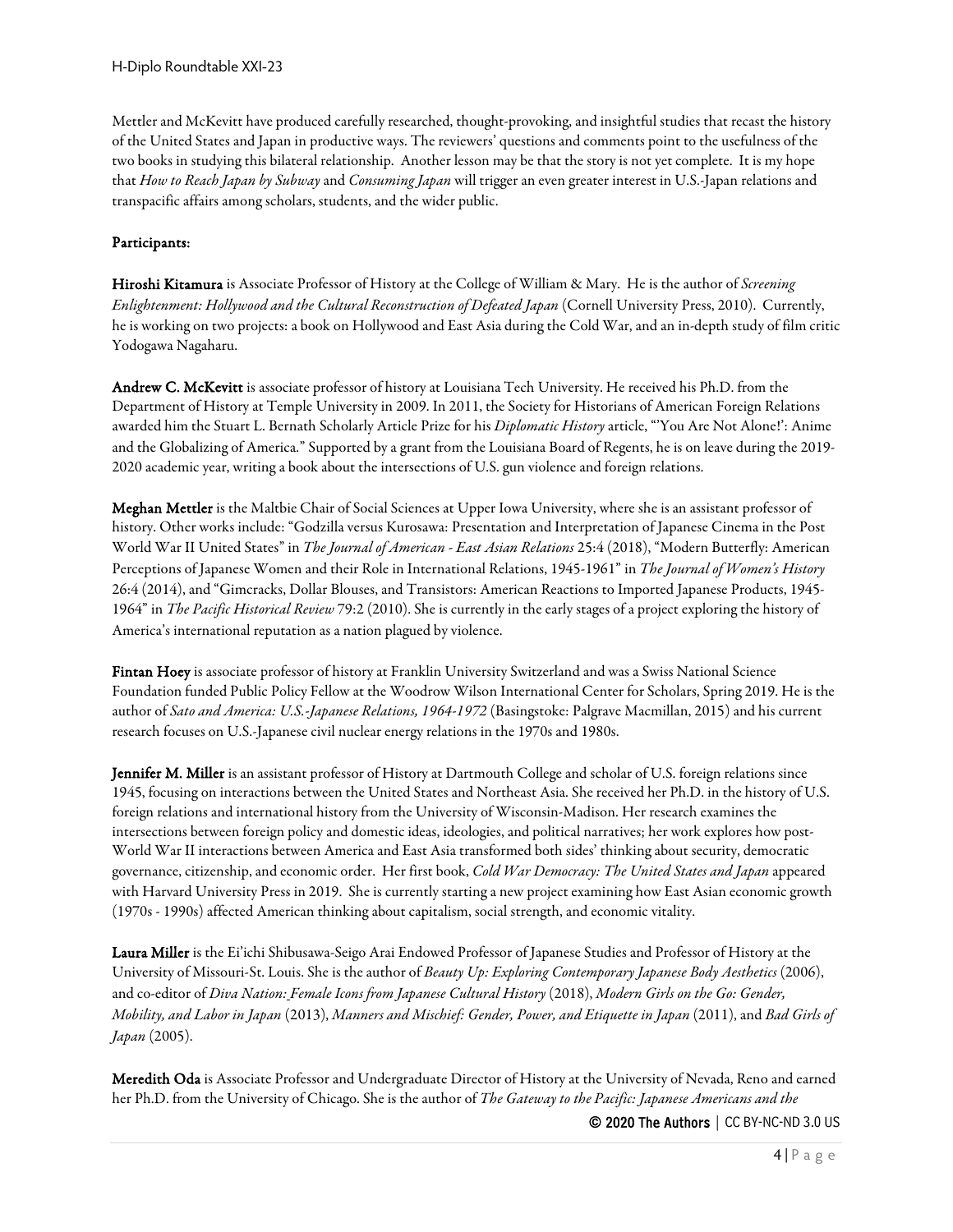*Remaking of San Francisco* (Chicago, 2018) and has articles in *Diplomatic History* and the *Pacific Historical Review*. Her current book project examines alienage and Japanese American resettlement from World War II incarceration camps.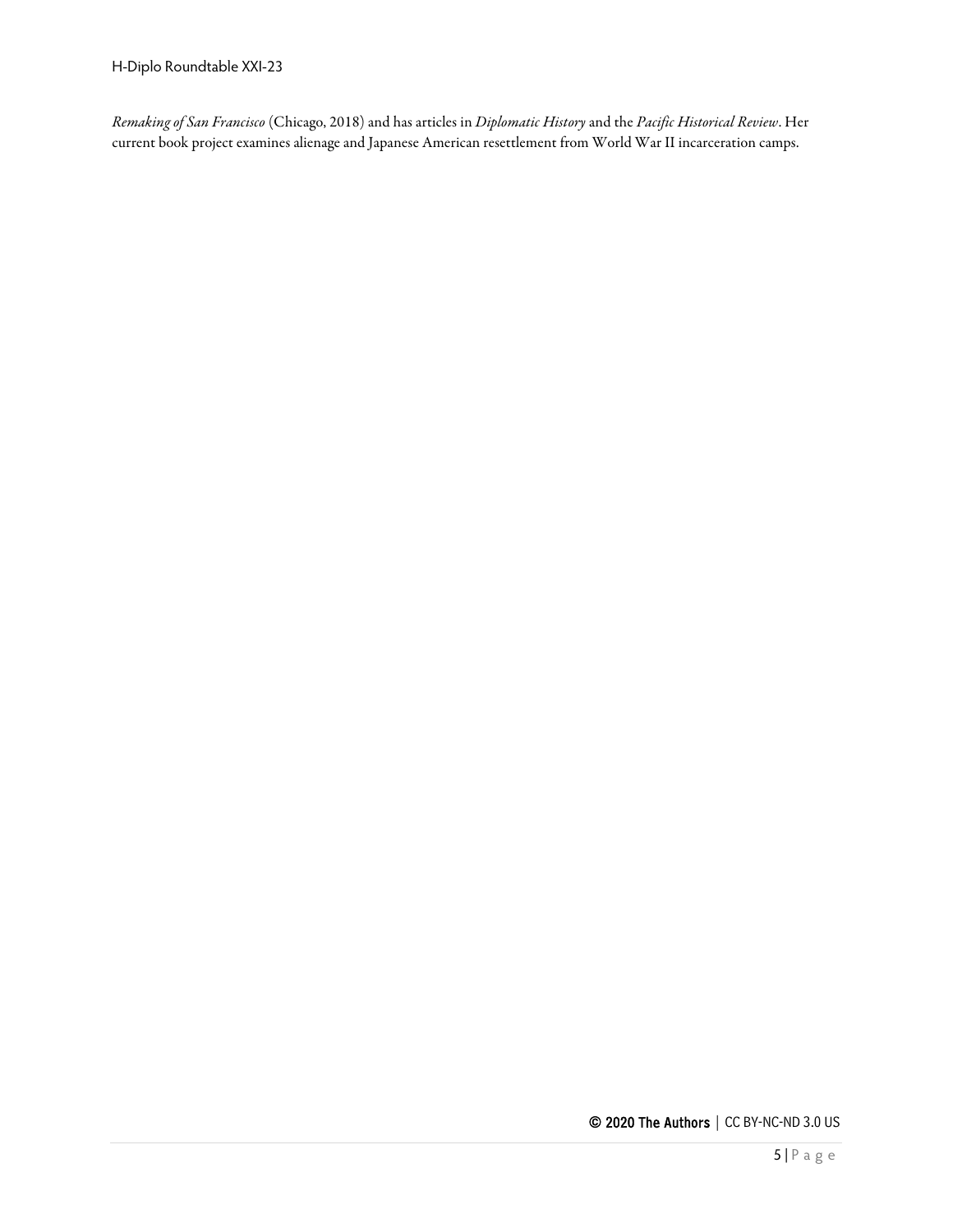# Review by Fintan Hoey, Franklin University Switzerland

<span id="page-5-0"></span>uth Benedict famously reduced Japanese society and culture to two contrasting tendencies; a warrior-centered militarism and a serene love of nature and refined artistry.[1](#page-5-1) While *The Chrysanthemum and the Sword* has been much criticized and debunked since it was first published in 1946, the duality she described retained a hold on The Benedict famously reduced Japanese society and culture to two contrasting tendencies; a warrior-centered militarism and a serene love of nature and refined artistry.<sup>1</sup> While *The Chrysanthemum and the Sword* has been a post-war American fascination with *shibui*, a particular minimalist aesthetic which Benedict would have regarded as falling into the chrysanthemum category. In *Consuming Japan* Andrew C. McKevitt shows how by the late twentieth century both the chrysanthemum and the sword featured in American conceptions of Japan as a nation threatening America's balance of payments with well-designed cars and electronics and refined cuisine.

In Mettler's telling, *shibui* was well suited to mid-century American tastes. Its clean lines, understated elegance, and playful and minimal decoration fit in with the modernist styles of the time. It also transcended the machine coldness of the age with its focus on craftsmanship and a supposed affinity with the natural world. In these ways *shibui*, at least as it was conceived and consumed in America, could carry out the feat of simultaneously complementing the positive aspects of modern style while also serving as a foil for the time's perceived excesses. Tradition was placed in the service of modernity and also in opposition to it. Mettler shows how this fascination was expressed in the popularity of Japanese home furnishings, *ikebana*  and *bonsai*, Zen Buddhism, and samurai films. All of this was facilitated by the fact that in these early post-war years Japan was no longer seen as a military threat and not yet seen as an economic one. Japan, or rather an imagined pre-modern, traditional Japan, was inoffensive and ripe for consumption.

The strength of this book is what it tells us about American society, or, more accurately, about a particular elite slice of American society, in the mid-twentieth century. As Mettler notes, this was an elite phenomenon with upper class tastemakers spending and accruing cultural capital by displaying an affinity with the new and exotic. This highbrow culture filtered down to a larger market of aspirational, middle class, and middlebrow consumers. It was further stratified along lines of class and gender: This was primarily a white and a female phenomenon. To be sure the masses also had an opportunity to consume Japanese films and products. However, films such as *Godzilla* were dubbed and re-cut with extra scenes in order to play down their Japaneseness and, it was hoped, boost their box office returns.[2](#page-5-2) This was also true for mass-market Japanese goods, the inexpensive consumer items designed to replicate American equivalents and with discrete 'Made in Japan' labels. In contrast to a later era when Japanese imports were seen as a major threat, at this time the growing presence of Japanese goods on American store shelves was just as likely to give rise to mild annoyance or bemusement.

One key argument is harder to accept. Mettler takes Naoko Shibusawa's *America's Geisha Ally* as something of a jumping off point for her own study. Shibusawa deftly shows how Americans re-imagined their defeated enemy as a feminized, infantilized ally in the immediate post-war years.[3](#page-5-3) However Mettler's book is less successful in showing how these patterns of consumption were connected to the exigencies of American national security policy. To be sure, while many Americans did flirt with Zen and adorn their homes with Americanized plastic *shoji* screens, it is less clear that they did so out of a desire to further American foreign policy. While this may well have been the case, it is hard to accept based on the evidence presented here. Mettler cites a speech by President Dwight D. Eisenhower in which he explains the need to open America's domestic market to Japanese imports in order to ensure Japan's prosperity and its place in the western anti-communist orbit (184).

<span id="page-5-1"></span><sup>1</sup> Ruth Benedict, *The Chrysanthemum and the Sword: Patterns of Japanese Culture* (Boston: Mariner Books, 2005 [1946]).

<span id="page-5-2"></span><sup>2</sup> Ishiro Honda (dir.), *Gojira* (Tokyo: Toho, 1954).

<span id="page-5-3"></span><sup>3</sup> Naoko Shibusawa, *America's Geisha Ally: Reimagining the Japanese Enemy* (Cambridge: Harvard University Press, 2006).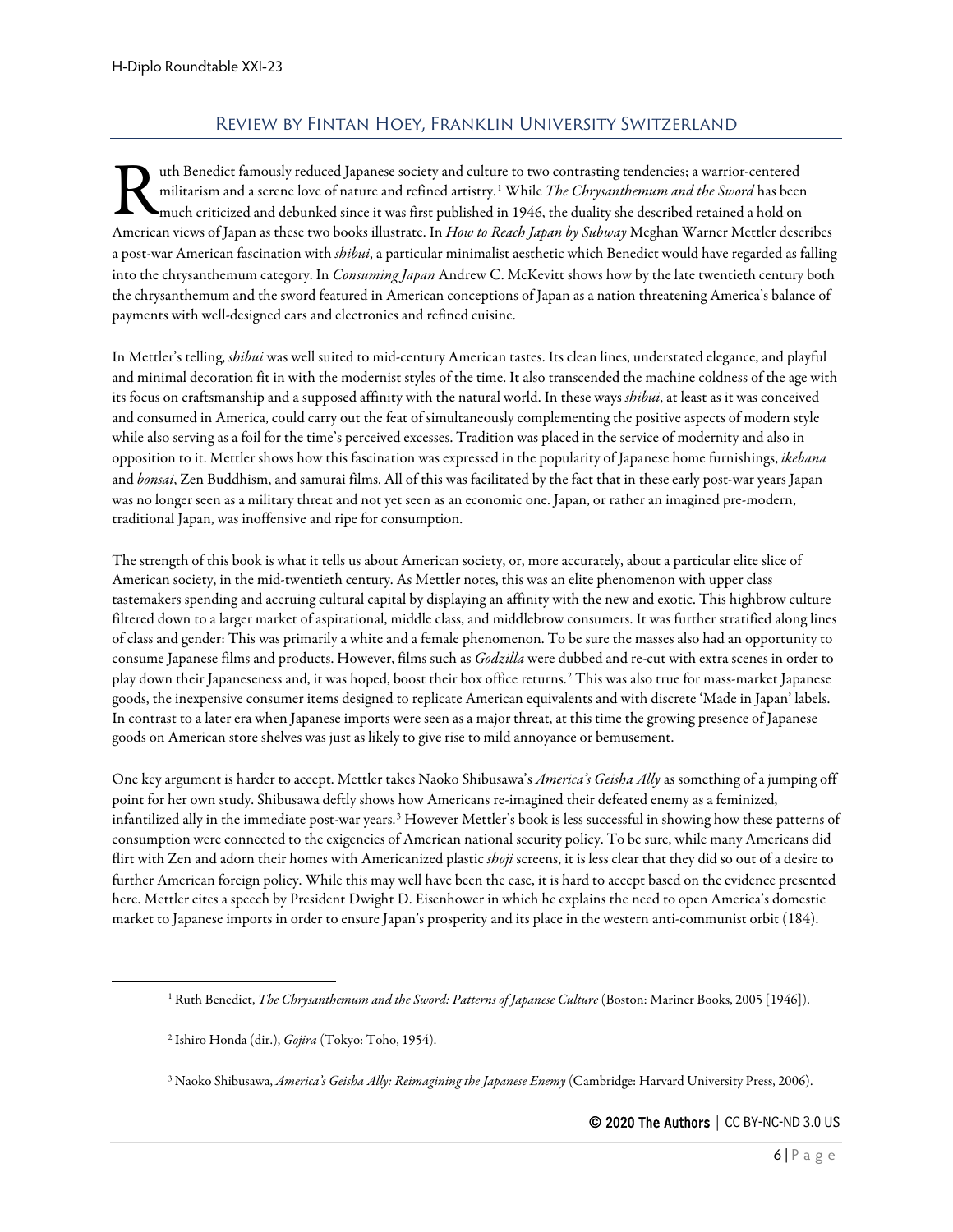Certainly, this was a central tenet of America's early cold war policy.[4](#page-6-0) The reader is not shown precisely how this was connected to the vagaries of fashion and taste in mid-century America. Mettler points to the post-war re-opening of municipal Japanese gardens in the 1950s as evidence of the connections made by Americans between Japanese culture and the actions of the Japanese state or people. When Japan was perceived as threatening, such cultural artifacts were taboo; once this threatening image had subsided, Japanese cultural products became, once again, welcome (111-112). There is a difference, however, between appreciating a foreign culture because it is unthreatening, and actively celebrating it because it belongs to an ally. The reader is told that Zen Buddhism "could also support the foundational image of a humble, serene, and peace-loving Japan," but is not shown that it did so. (156) Moreover, it is hard to see how Beatniks and society ladies alike connected their fascination with Zen to Japan specifically and not to an imagined exotic 'Orient.'

There are some minor issues that should be mentioned: Japanese-Americans were *interned* and not *interred* during the Second World War (3, 80, 90); The Meiji Restoration cannot be described as a 'republican political revolution' (7); and the Castle Bravo nuclear test at the Bikini Atoll in March 1954 was not classified. Not only had it received advance press coverage, but U.S. authorities had declared a—completely inadequate—exclusion zone around the test site (191).

In the final analysis this is a book with something important to say about elite culture in mid-century America. Mettler ably shows how the selective consumption of a particular Japanese aesthetic, seemingly modern but simultaneously timeless and exotic, captivated American tastemakers for a time and seemed to provide an antidote to the pressures of the age.

In *Consuming Japan* Andrew C. McKevitt takes up this story at the point where Mettler leaves off; the August 1971 Nixon Shock which ended the period of America's patronage of Japan's economic growth. He continues to the early 1990s and the collapse of Japan's 'bubble' economy. He makes an equally bold claim about the importance of Americans' consumption of Japanese products in the long-1980s. As with Mettler's approach, he links this consumption with ideas and challenges of modernity and, more specifically in this case, with *post-modernity* defined as arising from an "end of the most endearing Western narrative of the modern era: the promises of American liberal democratic capitalism" (12). Another similarity between the two books is the connection made between such consumption and America's place in the world vis-à-vis Japan. In the case of McKevitt's book this link is better substantiated, and he skillfully shows how opinion makers, politicians, and ordinary consumers grappled with the specter of Japanese power and influence. Going further still, McKevitt argues that Japan was crucial in the globalization of American culture, stating that "consuming all things Japanese helped create a globalized America, a condition that became so natural—so ordinary—that Japan's role in that process has been overlooked" (2). He deftly sidesteps arguments over the current nature of globalization and whether it is homogenization or hybridization, and instead seeks to historicize the process.<sup>[5](#page-6-1)</sup> In his telling, what happened across the Pacific and within American society entailed many distinct, localized, micro-globalizations, rather than a single phenomenon whose causes, meanings, and dimensions are easily delineated.

In the opening two chapters McKevitt sets out the overarching contours of how the American image of Japan and Japanese things changed from one of delight and curiosity (typified by the TV series *Shogun*) to fears of Japanese power reminiscent of earlier periods of 'Yellow peril' (marked by the publication of Michael Crichton's bestseller *Rising Sun*). In the subsequent five chapters McKevitt brings us closer to the ground and considers several cases which feed into his overarching narrative. These illustrate the profound, but also the diverse, impacts of Japanese things on American society. At a time when Japanese

<span id="page-6-0"></span><sup>4</sup> The stand out study of this is Sayuri Shimizu, *Creating People of Plenty: The United States and Japan's Economic Alternatives, 1950-1960* (Ken: The Kent State University Press, 2001).

<span id="page-6-1"></span><sup>5</sup> On the homogenization argument see George Ritzer, *The McDonaldization of Society: Revised New Century Edition* (Thousand Oaks: Pine Forge Press, 2004). On hybridization see Arjun Appardurai *Modernity at Large: Cultural dimensions of globalization* (Minneapolis: University of Minnesota Press, 1996); Ulf Hannerz, *Transnational Connections: Culture, People, Places* (New York, Routledge, 1996); and Jan Nederveen Pieterse, *Globalization and Culture: Global Mélange* (Lanham: Rowman and Littlefield, 2009).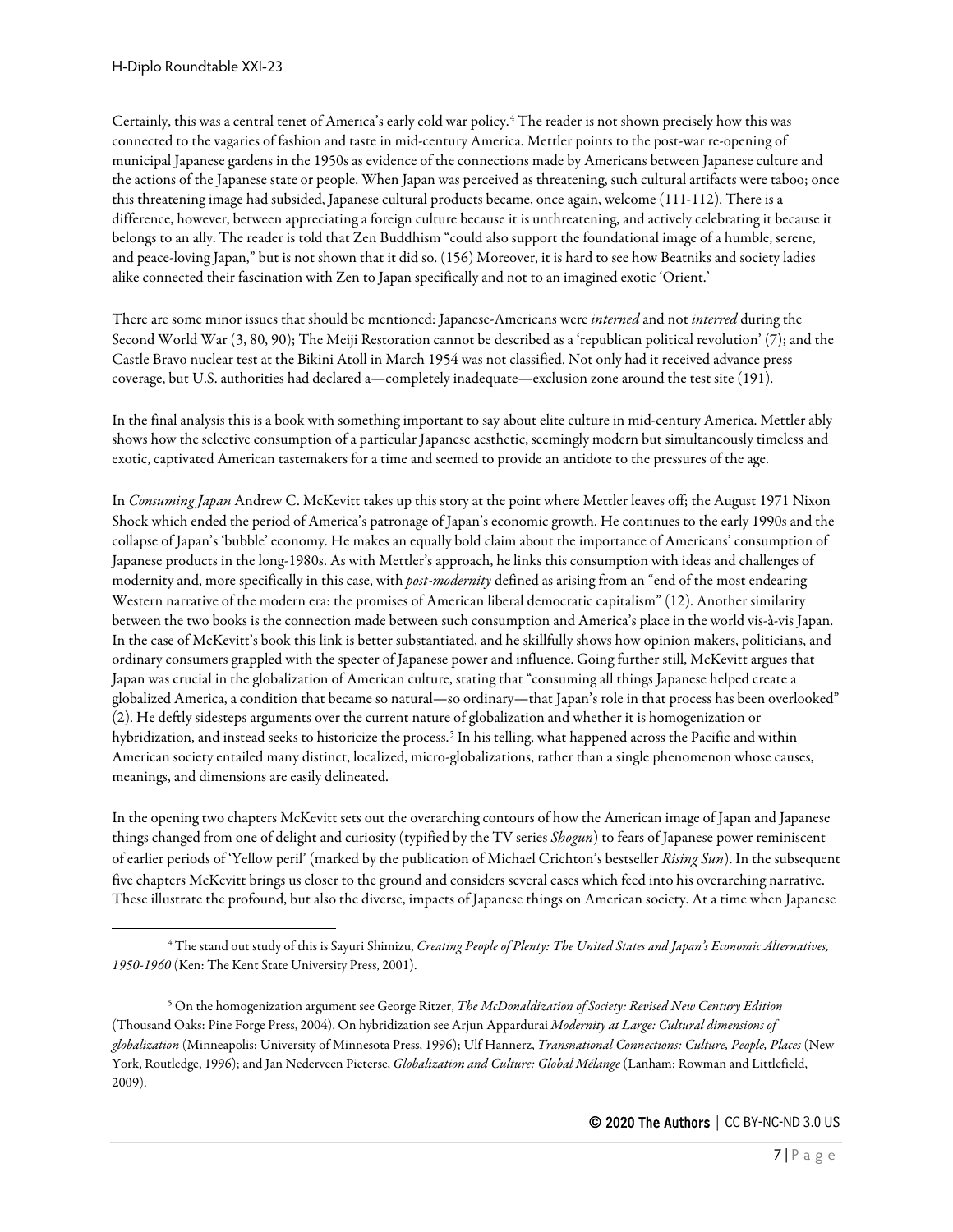auto imports were seen as threatening blue-collar jobs, we meet the workers at Honda's first American plant in Marysville, Ohio who resisted efforts at unionization by United Auto Workers. We are shown how adventurous diners sought an 'authentic' sushi experience. While this was the acme of sophistication for some, others, bizarrely, saw it as the death knell for that totem of American masculinity; the ballpark hotdog. This was just one example of the boom in warnings about Japan and jeremiads about American society which were omnipresent at the time but which made no impact on the fans of Japanese animation and graphic novels who organized themselves into clubs and societies.

McKevitt resists a simple narrative and his book is the better for it. He is sensitive to the complexity and contradictions of his case and turns that into a compelling feature of his investigation. By unifying these different and disparate thread he shows how American culture and society were globalized and also Japan's influential role in that process. To illustrate this, the ordinary and the local are crucial, both to the argument McKevitt builds and to the evidence he uses. In his discussion of American *otaku* culture, for example, McKevitt created and circulated a questionnaire among these pioneering *anime* and *manga* fans.

McKevitt closes his introduction with the hope that his readers will see something of themselves in the book's "structures of feeling" (20). This was certainly the case for this reviewer. I recognized myself in the excitement which greeted the release of the Japanese animated film, *Akira*.<sup>[6](#page-7-0)</sup> Watching this dystopian epic in the early 1990s I felt a connection to something simultaneously familiar and excitingly foreign. I also recorded the film on my family's videocassette recorder (VCR), though, in common with the vast majority of western consumers at that time, I did not realize that I was using Japanese technology to capture a Japanese film. McKevitt makes much of the fact that this "early icon of contemporary globalization" (7) did not "smell" Japanese (153). This, along with the fact that imports of VCRs did not threaten any established American industry, meant that their runaway success and cultural impact did not occasion any crisis of confidence or hand-wringing. It also helps explain why Japan's role in globalizing American culture has gone relatively unnoticed.

This is a thoroughly enjoyable and engaging book and deserves a wide audience, not only among those concerned with U.S.- Japanese relations but also those interested in consumer culture, the importance of feelings and emotions in understanding the past, and the social history of America in the long-1980s.

<span id="page-7-0"></span><sup>6</sup> Katsuhiro Otomo (dir.), *Akira* (Tokyo: TMS Entertainment, 1988).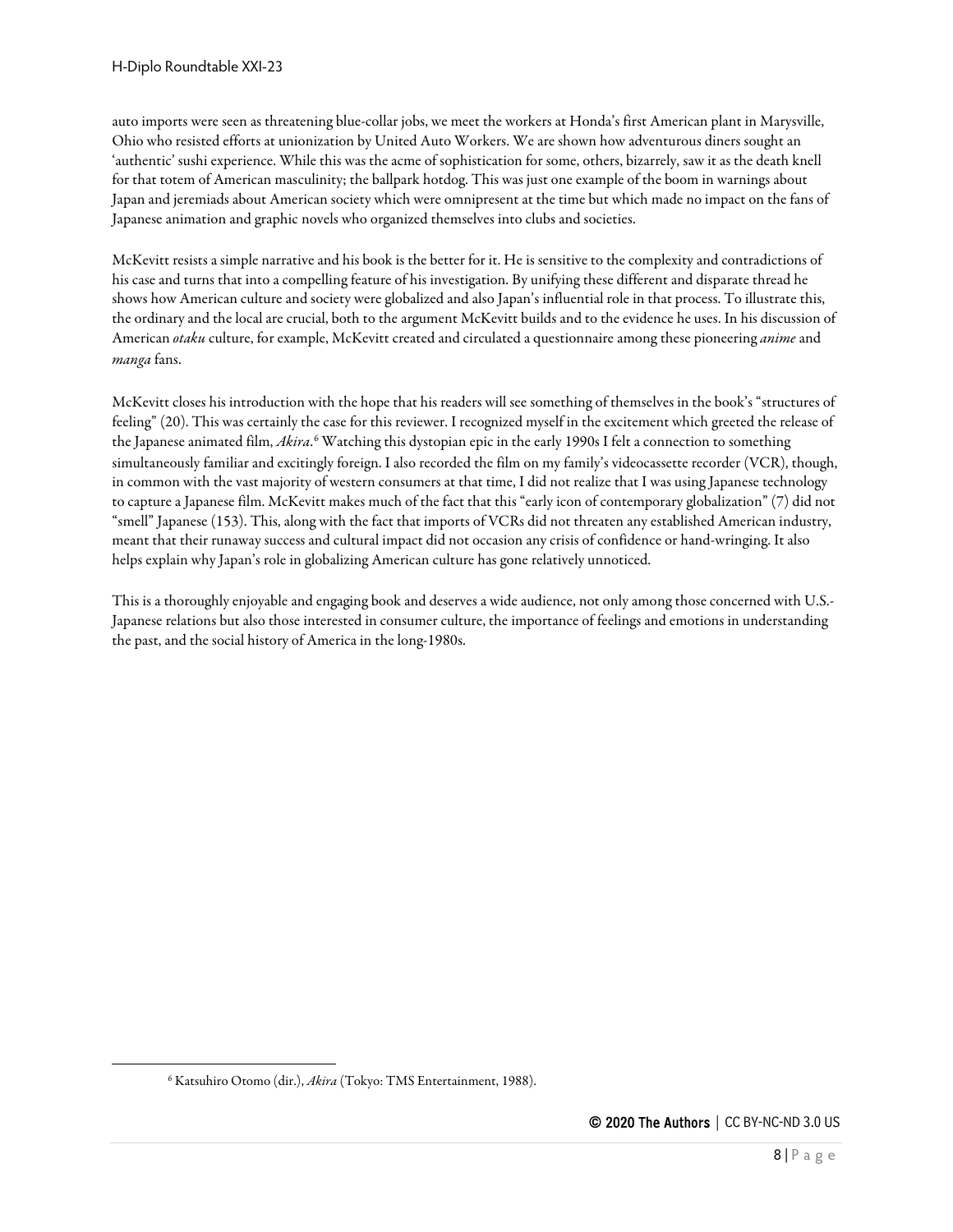# Review by Jennifer M. Miller, Dartmouth College

<span id="page-8-0"></span>t the dawn of 2019, many television viewers in the United States embarked on yet another moment of fascination with Japanese 'culture.' The source? A new Netflix show, *Tidying Up with Marie Kondo*, which brought the Japanese decluttering expert to a wider audience. Under Kondo's benevolent gaze, clothes, books, toys, baseball t the dawn of 2019, many television viewers in the United States embarked on yet another moment of fascination<br>with Japanese 'culture.' The source? A new Netflix show, *Tidying Up with Marie Kondo*, which brought the<br>cards seemingly kooky rituals—greeting people's houses upon entry; tapping books to wake them up; encouraging people to hold, contemplate, and thank their items before disposing of them; only keeping things that 'spark joy'—to cheerfully coax reluctant Americans to confront their piles of stuff. According to contemporary media coverage, such methods were not simply individual quirks but instead came from Japanese religious traditions. They stemmed directly from the Shinto belief that "kami—or the sacred—exists in everything."[7](#page-8-1) This expression of ancient Japanese culture and wisdom would seemingly save Americans from themselves, or at least from being crushed under the physical avalanche of consumer capitalism.

This public celebration of Kondo as the newest embodiment of 'Eastern wisdom' for Western problems immediately came to mind as I read these two rich and captivating histories by Meghan Warner Mettler and Andrew C. McKevitt. Both skillfully show that this reception of Kondo as the representative of ancient culture and tradition is but the most recent iteration of a long-standing trope, which began when Americans embraced Japanese products and cultural practices after World War II. McKevitt himself recently noted that Kondo's show is a powerful reminder that the "relationship between the United States and Japan pervades our consumer culture in quiet, but often persistent, ways." Drawing on research by Mettler and himself, McKevitt claimed that Kondo needs to be historicized in "in decades of economic and cultural exchange between two societies in which people are increasingly anxious about the problems wrought by consumerism."[8](#page-8-2) Indeed, consumption and its significance for understanding both the self and others are striking themes running through both books. Both authors offer a compelling exploration of the ways in which Japan—both real and imagined—has become a central site for Americans to grapple with modernity. According to these authors, the remarkable malleability of 'Japan' as a signifier gives it a unique role in the American imagination. Simultaneously ancient and modern, of the time and timeless, geisha and *Blade Runner,* culturally specific and culturally "oderless," Japan has continued to serve as refuge, corrective, and mirror to modern American life.<sup>[9](#page-8-3)</sup>

Focusing on the two decades after World War II, Meghan Warner Mettler's *How to Reach Japan by Subway: America's Fascination with Japanese Culture, 1945-1965* traces upper middle- and upper-class white America's embrace of Japanese products and Japanese style after 1945. Each of her chapters focuses on one cultural import, such as samurai films, ikebana and bonsai, and Zen Buddhism to argue that postwar cultural trends and fashions bolstered larger geopolitical goals by "reinforc[ing] Japan's friendly yet subordinate position toward the United States during the era of occupation and the early

<span id="page-8-2"></span><sup>8</sup> Andrew C. McKevitt, "The KonMari Method as Consumer Theory: How Marie Kondo helps us re-learn to love the things we buy," *Public Seminar*, 11 February 2019[, http://www.publicseminar.org/2019/02/the-konmari-method-as-consumer-theory/.](http://www.publicseminar.org/2019/02/the-konmari-method-as-consumer-theory/)

<span id="page-8-1"></span><sup>7</sup> See, for example, Mika Doyle, "How Shinto Influenced Marie Kondo's KonMari Method Of Organizing," *Bustle*, 24 January 2019[, https://www.bustle.com/p/how-shinto-influenced-marie-kondos-konmari-method-of-organizing-15861445;](https://www.bustle.com/p/how-shinto-influenced-marie-kondos-konmari-method-of-organizing-15861445) and Margaret Dilloway, "What White, Western Audiences Don't Understand About Marie Kondo's 'Tidying Up'," *Huffpost*, 22 January 2019, [https://www.huffpost.com/entry/marie-kondo-white-western-audineces\\_n\\_5c47859be4b025aa26bde77c.](https://www.huffpost.com/entry/marie-kondo-white-western-audineces_n_5c47859be4b025aa26bde77c) For critical reflections on this coverage, see Jolyon Baraka Thomas, "Domesticity & Spirituality: Kondo Is Not an Animist," *Marginalia Review of Books*, 8 February 2019[, https://marginalia.lareviewofbooks.org/domesticity-spirituality-kondo-not-animist/;](https://marginalia.lareviewofbooks.org/domesticity-spirituality-kondo-not-animist/) and Tara Fickle, Andrew Way Leong, and Grace En-Yi Ting, "Sparking Joy: Religion, Representation & Marie Kondo," *The Revealer*, 20 February 2019, [https://therevealer.org/sparking-joy-religion-representation-marie-kondo/.](https://therevealer.org/sparking-joy-religion-representation-marie-kondo/) 

<span id="page-8-3"></span><sup>9</sup> I have drawn the concept of the Japanese mirror from Helen Mears's *Mirror for Americans, Japan* (Boston: Houghton Mifflin, 1948). See also Kevin Y. Kim, "Against the 'American Century,' Toward a Third World New Left: The Case of Helen Mears," *Diplomatic History* 43:1 (January 2019): 130-156, DOI[: https://doi.org/10.1093/dh/dhy025.](https://doi.org/10.1093/dh/dhy025)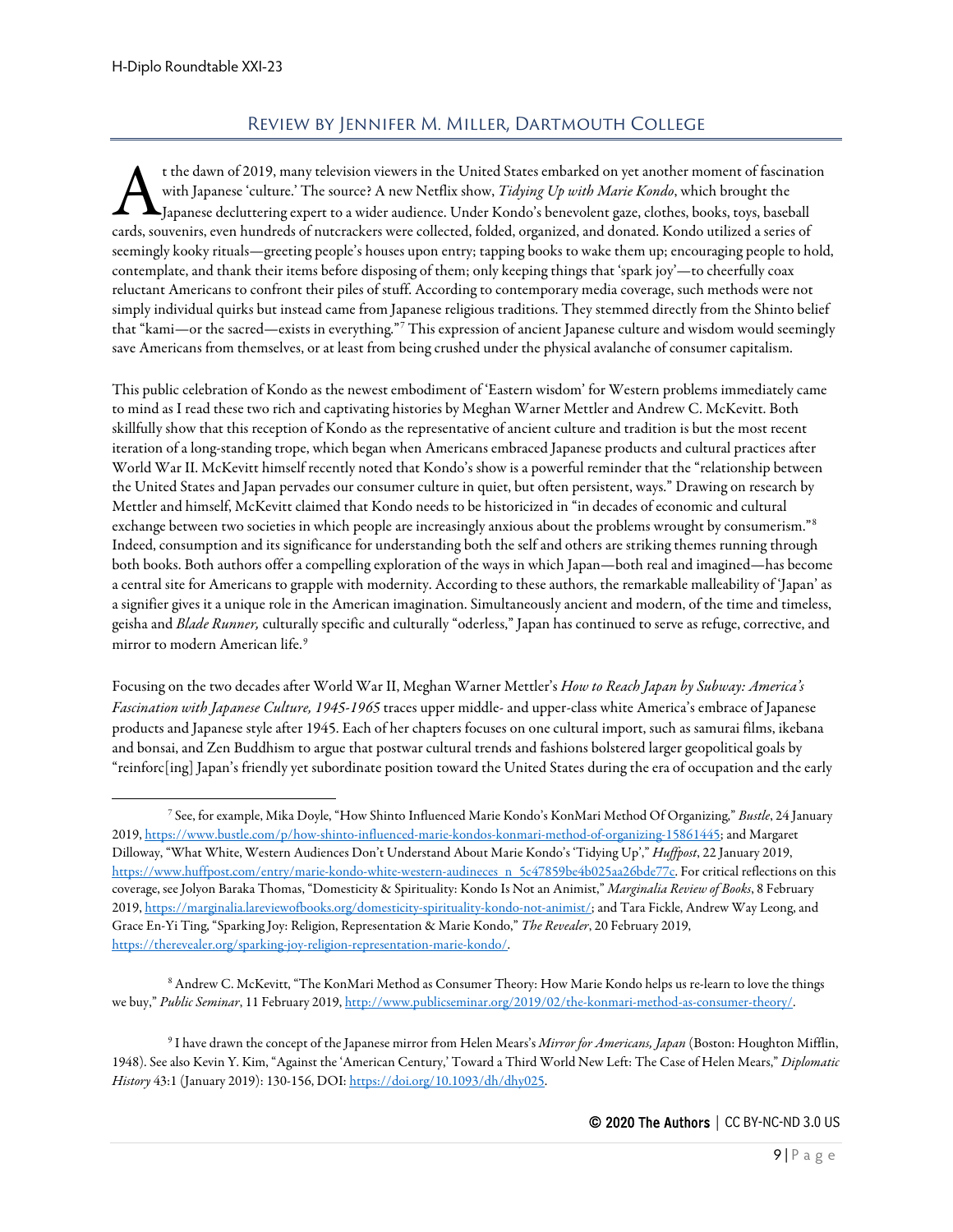Cold War" (2). American celebrations of Japanese culture as "tastefully austere," Mettler argues, conceived of Japan as a society that was spiritual and timeless yet culturally distinct, clearly "behind" the United States' innovative cultural modernity. Fruitfully drawing from Anne McClintock's concept of anachronistic space, she asserts that Americans depicted Japan as "harmlessly locked in a subdued and tasteful past" (18). As Mettler explores in chapter four, for example, American admiration of Japanese architecture elevated one specific fourteenth tonineteenth century building style, *sho-in,* as a "Japanese house." Tatami and shōji became evidence of "harmless" Japanese cultural values such as efficiency, simplicity, and serenity with nature. By borrowing Japanese artifacts, then, Americans reaffirmed the United States and Japan's postwar geopolitical transformations; no longer a threatening enemy, a subtle and restrained Japan was now a feminized "subordinate partner" and "helpmeet," "unable to compete with the modern virile United States" (13-15).

In doing so, Japan also served as a mental and emotional respite from the regimented materialism of modern America. Woven through Mettler's discussion of her protagonists is their belief that Japanese "characteristics," such as subtlety, discipline, restraint, and love of nature offered a corrective for the chaos and tackiness of postwar American life (96-98, 112). With mid-century America's growing focus on "normality" (exemplified by the rise of psychology), such thinking was particularly prominent around Zen Buddhism, which psychologists, religious scholars, and composers and writers alike elevated as a way to address the mental stresses and conformist pressures of modern American life.[10](#page-9-0) If the "social emphasis on conspicuous consumption" had led Americans to "place too much value on acquisition and ambition," Zen represented a premodern time that "valued serenity over material things" thus putting people "back in touch with their inner feelings." (153)

As a persuasive treatment of the mutual constitution of aesthetics, consumer tastes, geopolitics, and self-understanding, Mettler's study brings in an important range of private actors who cast themselves as cultural intermediaries. These range from philanthropists like John D. Rockefeller III and military wife and founder of Ikebana International, Ellen Gordon Allen, to entrepreneurs such as Michio Kushi, who persuaded Takashimaya, Japan's largest department store, to open a branch in New York City. Mettler is clear that she is talking about a phenomenon that was largely limited to white, well-off Americans, many of whom were eager to acquire social cachet assigned to Japanese style, which often dovetailed with midcentury modern aesthetics. It is worth noting that she is less attentive to the role of Japanese Americans, sometimes bringing them in as cultural and economic mediators, while also asserting that they played a surprisingly small role in this postwar boom.[11](#page-9-1) In part, she claims, many white Americans bypassed Japanese Americans, a window into their thinking that elevated an ostensibly timeless Japanese 'style' above the contemporary reality of Japanese and Japanese American bodies. This omission, however, comes at a price, and Mettler's book sometimes inadvertently replicates its protagonists' limited view.

In drawing connections to the larger geopolitical context, Mettler partially attributes American interest in Japanese culture to postwar internationalist ideology. The belief that the United States could weld its new global power "benevolently, to uplift and improve all nations to ensure a more lasting peace" not only encouraged the consumption of Japanese culture, but also led many to see American power as constructive and beneficial (19). Yet this consumer interest was rooted in much more than internationalism. Just as important (and as Mettler occasionally recognizes), it was a product of imperial dominance. This is not particularly surprising. Far from working "against the grain of hegemony," as Mettler claims,

<span id="page-9-0"></span><sup>10</sup> See James H. Capshaw, *Psychologists on the March: Science, Practice and Professional Identity in America, 1929–1969* (New York: Cambridge University Press, 1999), Anna G. Creadick, *Perfectly Average: The Pursuit of Normality in Postwar America* (Amherst: University of Massachusetts Press, 2010), and Ellen Herman, *The Romance of American Psychology: Political Culture in the Age of Experts* (Berkeley: University of California Press, 1995).

<span id="page-9-1"></span><sup>&</sup>lt;sup>11</sup> For a study that foregrounds Japanese-Americans in the processes of building postwar trans-Pacific ties, see Meredith Oda, *Gateway to the Pacific: Japanese Americans and the Remaking of San Francisco* (Chicago: University of Chicago Press, 2018).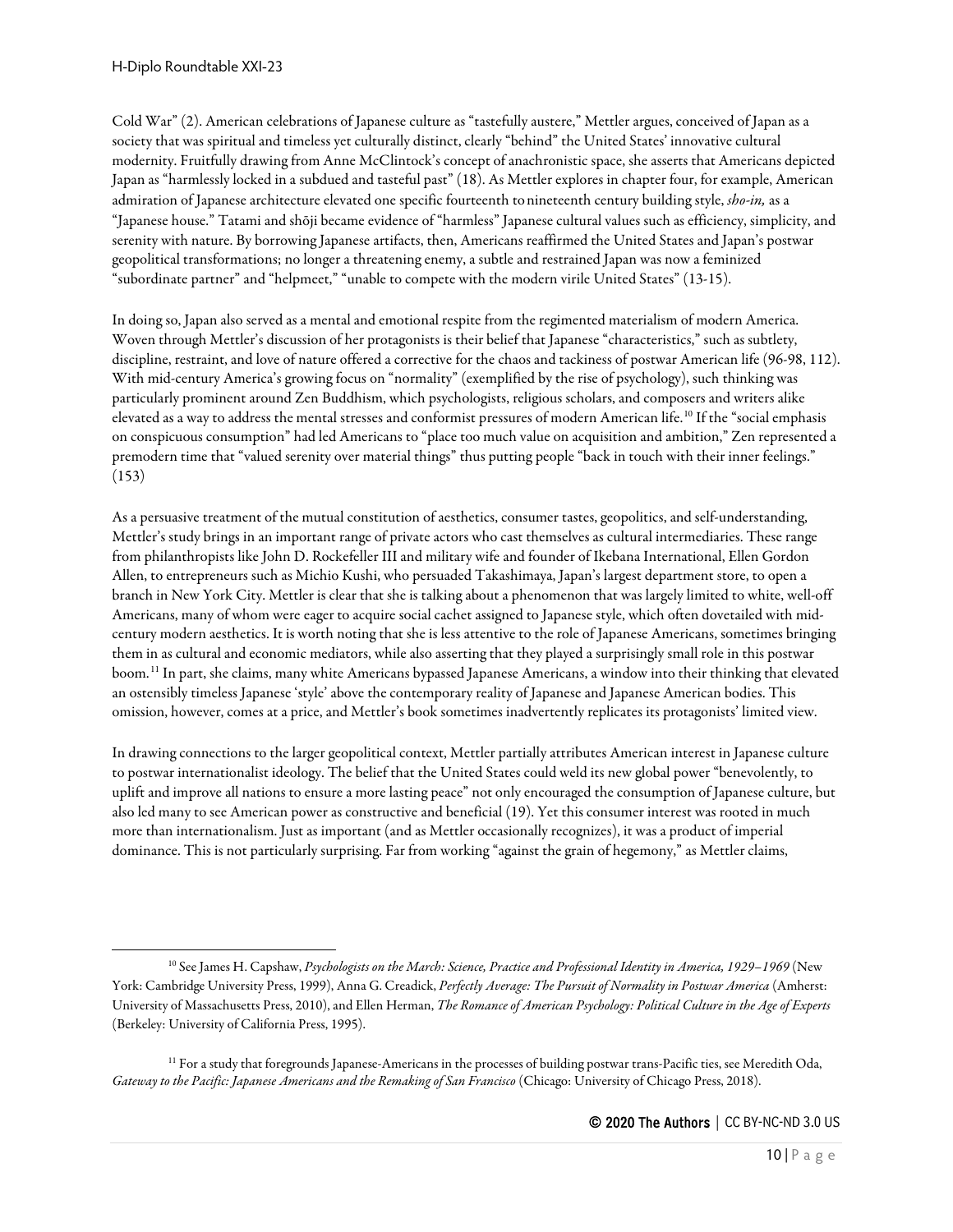consumption has always been a central way that the metropole experiences and internalizes empire.[12](#page-10-0) Indeed, Mettler's book innately demonstrates the extent to which the ideology of postwar internationalism perpetuated imperial and orientalist logics. As she notes, much of this interest in Japanese culture, especially ikebana and bonsai, was itself a product of the large number of American soldiers (and wives) stationed in occupied Japan, serving as a tangible example of the occupation's impact on domestic American life. Internationalism, that is, was premised on harsh material and military inequalities.

What is more, this entanglement of consumption and dominance had ironic consequences, as American advocates of Japanese culture sometimes perpetuated tropes of Japanese imperialism. During the war, for example, the Japanese government had sent ikebana masters to Japanese colonies to foster support for Japanese dominance. In the following decades, American soldiers and their families replicated these imperial gestures as a consequence of their own occupation experiences, in the service of American postwar dominance. Similarly, Daisetz Teitaro Suzuki's *Zen and Japanese Culture*, written in the 1930s to promote wartime nationalism by celebrating Japanese exceptionalism and the Japanese people's "unique spirit," became an American bestseller in the 1950s (159).<sup>[13](#page-10-1)</sup> It is doubtful, as Mettler notes, that Americans consciously sought to replicate Japanese wartime ideologies, of which they likely had only a superficial understanding.[14](#page-10-2) Yet the ease with which they embraced a notion of Japanese culture as ancient and unique underscores the imperial and hierarchical rationalities shared by twentieth-century America and Japan. Such beliefs did not simply relegate Japan to a subordinate position, but produced and even rehabilitated Japanese imperial ideology, perpetuating and celebrating Japanese exceptionalism in the service of America's exceptional postwar power.<sup>[15](#page-10-3)</sup> One self-professed exceptional society, it seems, was eager to recognize and embrace that quality in another.

The meaning and consequences of ideas about Japanese exceptionalism are also a central theme of Andrew C. McKevitt's *Consuming Japan: Popular Culture and the Globalizing of 1980s America*. Exploring a time when the trajectory of the U.S.- Japanese relations felt far more uncertain, McKevitt effectively expands our understanding of U.S.-Japanese encounters in the 1980s beyond the framework of 'Japan-bashing.' McKevitt explores Americans' widespread consumption (and sometime production) of 'Japanese' culture and products such as Hondas, videocassette recorders (VCRs), sushi, and anime. Like Mettler, McKevitt focuses on consumption as a generative space through which Americans understood themselves and their country's place in the world. Buying stuff, he claims, was a central site for American encounters with Japan and as a means through which Americans have defined both local and national communities. McKevitt is particularly interested in highlighting the lived and localized experiences of the 1980s, from working at Honda from eating sushi to watching anime. In McKevitt's telling, 'consuming' Japan was more than the expression of personal style or participation in taste making; it

<span id="page-10-2"></span><sup>14</sup> On wartime understandings of Japanese culture and history as ancient and unique, see Kenneth Ruoff, *Imperial Japan at its*  Zenith: The Wartime Celebration of the Empire's 2600<sup>th</sup> *Anniversary* (Ithaca: Cornell University Press, 2010).

<span id="page-10-3"></span><sup>15</sup> For a discussion of similar themes in postwar American and Japanese development policy, see Jennifer M. Miller, *Cold War Democracy: The United States and Japan* (Cambridge: Harvard University Press, 2019), 250-272, and Aaron S. Moore, "Networks of Post-Colonial Development in Cold War Asia: Japan's First Wartime Reparations Project in Burma" in John Di Moia, Hiromi Mizuno, Aaron S. Moore, eds., *Engineering Asia: Technology, Colonial Development, and the Cold War Order* (New York and London: Bloomsbury Press, 2018). For a treatment of concepts of Japanese American "exceptionalism" in the domestic sphere, see Ellen Wu, *The Color of Success: Asian Americans and the Origins of the Model Minority* (Princeton: Princeton University Press, 2014).

<span id="page-10-0"></span><sup>12</sup> See among many examples, Kim Brandt, *Kingdom of Beauty: Mingei and the Politics of Folk Art in Imperial Japan* (Durham: Duke University Press, 2007) and Kristin L. Hoganson, *Consumer's Imperium: The Global Production of American Domesticity* (Chapel Hill: University of North Carolina Press, 2007).

<span id="page-10-1"></span><sup>13</sup> See Daisetz Teitaro Suzuki, *Zen Buddhism and its Influence on Japanese Culture* (Kyoto: The Eastern Buddhist Society, 1938) and *Zen and Japanese Culture* (New York: Pantheon, 1959).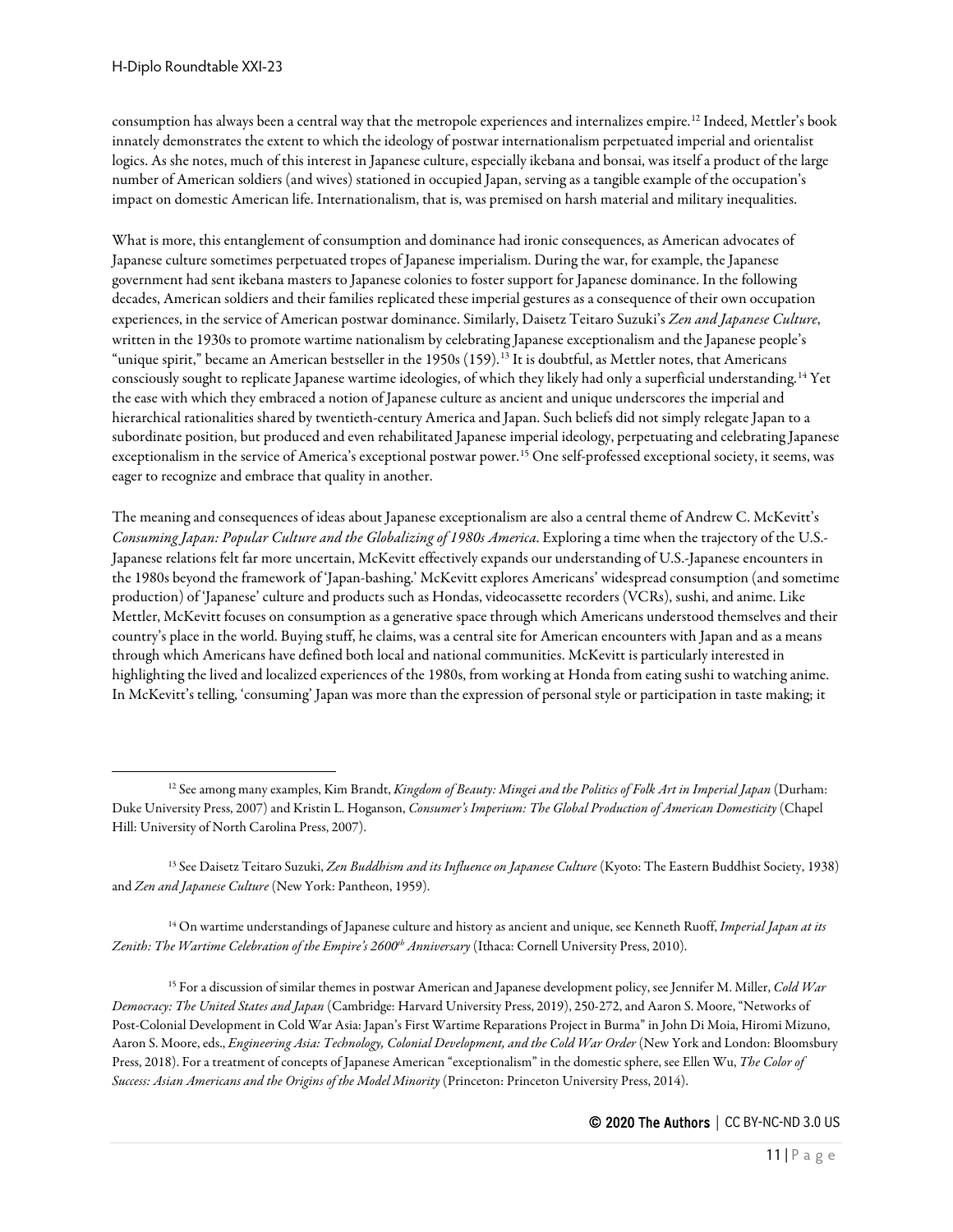was building new intellectual, cultural, and sensory landscapes that fundamentally changed how American experienced the world around them.

Where Mettler talks about internationalism, McKevitt interrogates globalization to argue for Japan's transformational impact on everyday American life. Rather than simply evidence of America's imperial decline after the Vietnam War, Japan's breathtaking economic boom was also the lens through which Americans imagined a new world order. As he puts it, "U.S. business elites and intellectuals espousing globalism through the 1980s first conceived of the concept of globalization with Japan as the model of a dramatic world economic revolution that would transform relationships between peoples and states; in fact, it would alter the very nature of power" (25). In the minds of some, Japan was the "borderless nation" of the future, "attuned to the sounds of transnational capital" (43). This excited some and unsettled others. But as McKevitt makes clear, this transformation was more than the stuff of imagination. Rather, Americans 'lived' Japan's economic growth in very real and localized ways. This is especially clear in the two stellar chapters that examine the opening of Honda's first American plant in Marysville, Ohio. Rather than simply fearing and despising Japan, the residents of Marysville demonstrated that "the globalizing of Japanese capital and culture worked not only to the benefits of a particular nation-state but also to the benefit of those local communities that connected to global transformations taking place largely independent of the borders of the nation-state" (82). Indeed, the United Auto Worker's attempts to unionize the plant ultimately failed, as employees and residents banded together to cast the UAW as the threatening outsider seeking to undermine Honda's revitalization of Marysville. Global and local thus merged in unexpected ways.

For McKevitt, America's simultaneous fascination and discomfort with Japan stemmed from the difficulties of placing Japan in a mental map of modernity, an idea he explores more explicitly than Mettler. McKevitt skillfully and critically unpacks this idea through different cultural depictions of Japan on page and screen that bookended the long 1980s. Works such as James Clavell's *Shōgun* (1975), which was adapted into a hugely popular television miniseries, offered a "stereotypical yet respectful portrait" of Japan (48). With geisha, samurai, calligraphy, and tea ceremonies, *Shōgun*'s depiction of Japan resonated with the cultural encounters of the 1950s and their emphasis on Japan's embodiment of a timeless and harmless past. By the 1990s, however, things looked very different. Michael Crichton's bestselling *Rising Sun* (1992, film released in 1993) narrated the murder of a white woman by the employee of a Japanese corporation in Los Angeles, depicting Japan through nefarious, corrupt, and racist plutocrats. Crichton presented a world in which the United States was "open to plunder by Japan's economic and cultural imperialists" (68), with American culture overrun and undermined by a distinctly 'foreign' and incomprehensible agents. Indeed, for Crichton, Japanese 'culture' served as the explanation for all behaviors, whether business practices or arm movements; this culture made differences between the United States and Japan insurmountable. Such depictions, McKevitt asserts, highlighted Japan's challenge to modernity and even its postmodernity, the prospect of a future when the United States "held neither political hegemony nor a monopoly on the credulity of a global vision of liberal democratic capitalism" (50). Rather than reaffirming the United States' global hegemony, these images of Japan helped imagine a world in which Americans were no longer capitalism's top beneficiaries. Indeed, it is not an accident that President Donald Trump's first foray into political life came through criticism of Japanese imports and the U.S.-Japanese alliance. He forged his vision of an America in "carnage" in the 1980s by claiming that the Japanese cheated the global trading system—and benefited from "stupid" American leadership—to "knock the hell out of our companies"  $(205).^{16}$  $(205).^{16}$  $(205).^{16}$ 

Like Mettler, McKevitt looks at a broad range of actors, from intellectuals and commentators to autoworkers and anime fans. On the one hand, this gives a broad sense of the diverse ways in which Americans 'consumed' Japan; while some products, such as sushi and anime, were received as distinctly Japanese, others, like the VCR and to some extent, Honda, were able to consciously or unconsciously shed their association with Japan, becoming culturally 'oderless.' On the other hand, like Mettler, Japanese and Japanese Americans (and Asian peoples more broadly) play a smaller role in McKevitt's story. McKevitt notes, for example, that sushi's growing popularity was not connected to changing patterns of Asian

<span id="page-11-0"></span><sup>&</sup>lt;sup>16</sup> See also Jennifer M. Miller, "Let's not be laughed at anymore: Donald Trump and Japan from the 1980s to the Present." *Journal of American-East Asian Relations* 25:2 (2018): 138-168.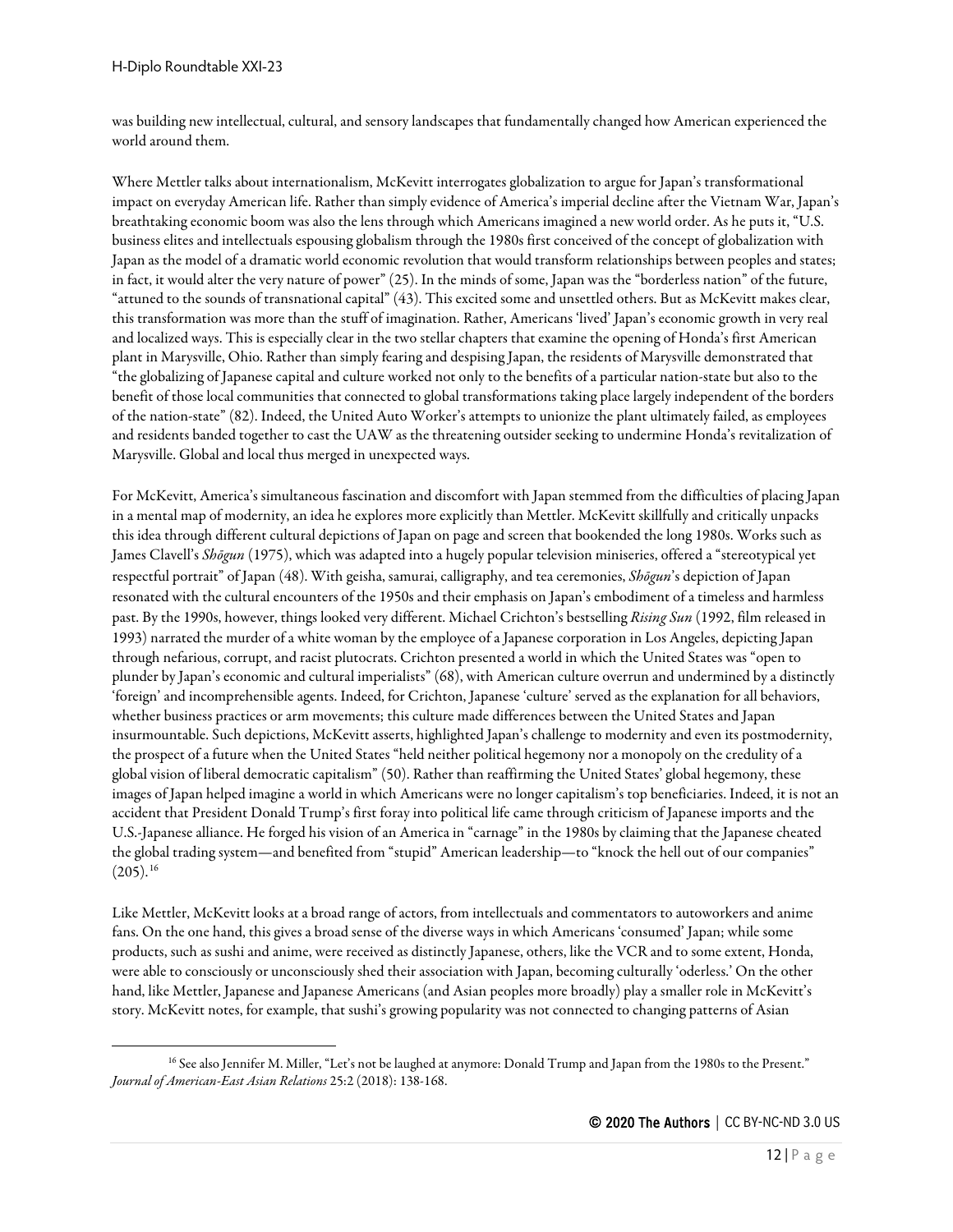migration after the 1965 revision of U.S. immigration law, yet, as he states, the first wave of sushi chefs was Japanese. Indeed, many Japanese restaurants across the United States are now run by Korean, Chinese, and Vietnamese migrants. It would be helpful to have more attention to the migration of not just products and 'culture' but also the people who served as intermediaries in various ways; in a sense, McKevitt's book also reproduces the eliding of Japanese, Asian, and Asian American bodies that it critiques. Indeed, McKevitt is sometimes less explicit about the identity of his protagonists than Mettler—who is clear that she is largely talking about white members of the middle and upper class—nor is he always attentive to questions of regional variation, particularly on the West Coast. How did the experience of 'consuming' Japan look or feel different in the West and Hawai'i, where patterns of migration and immigration restriction, violent racism, wartime internment and economic dispossession, and postwar emphases on multiculturalism and trans-Pacific 'gateways' left mixed and complex legacies?<sup>[17](#page-12-0)</sup>

Taken together, Mettler's and McKevitt's books make clear that 'Japan' has served as a crucial site for Americans to reckon with modernity over the second half of the twentieth century, both as a cause and a corrective for American ills. They argue that Japan played this role because many Americans have encountered it through the medium of things, products that are always subject to adaptation, interpretation, and malleability. 'Japan' thus embodied a variety of contradictions. Such encounters simultaneously presented Japan as a representative of a premodern past and a consumerist future, while, in the words of McKevitt, "effac[ing] the Japanese present" (19). The ubiquity of Japanese products represented a foreign other, with all its promise and perils, yet also served as a blank screen for American projections of the self. These processes, as both authors make clear, have become deeply entangled with geopolitical realities and understandings of American global power. As such, the American fascination with Japan, on some level, has constantly been about the United States and Americans themselves, yet the reflections provided by the Japanese mirror has not always satisfied these American observers.

<span id="page-12-0"></span><sup>17</sup> See Oda, *Gateway to the Pacific*and Sarah Miller-Davenport, *Gateway State: Hawai'i and the Cultural Transformation of American Empire* (Princeton: Princeton University Press, 2019).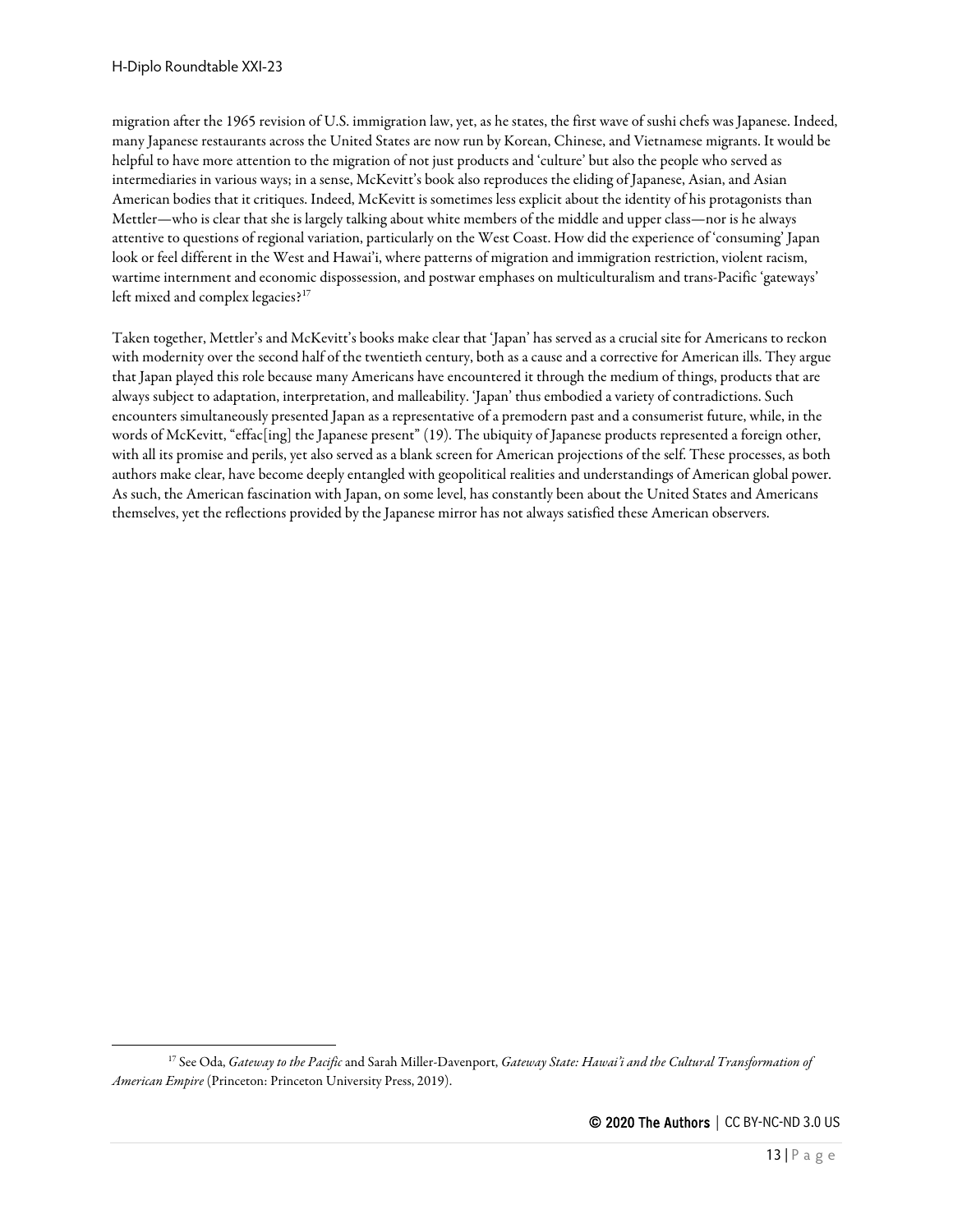## Review by Laura Miller, University of Missouri-St. Louis

<span id="page-13-0"></span>cholars of Japan are often fascinated with the ways in which Japanese culture is understood, borrowed, demonized, and represented outside Japan. In recent decades excellent books have been published on the global reception of Pokémon,  $\blacktriangleright$  Godzilla, Hello Kitty, manga, anime, cosplay, and TV dramas. $^{18}$  $^{18}$  $^{18}$  All these books were successful because the authors Colars of Japan are often fascinated with the ways in which Japanese culture is understood, borrowed, demonized represented outside Japan. In recent decades excellent books have been published on the global reception of Po manageable topics. Two of the newest additions to the Japanese culture-in-America bookshelf are Meghan Warner Mettler's *How to Reach Japan by Subway: America's Fascination with Japanese Culture*, 1945-1965, and Drew McKevitt's *Consuming Japan: Popular Culture and the Globalizing of 1980s America*. At first pass both books might appear to be similarly concerned with the impact and meanings of Japanese culture in the United States, albeit covering different time periods. But they are miles apart in what they consider to be forms of Japanese culture that were adopted by or consumed by Americans. Mettler's work successfully presents original research about the flow of Japanese culture into the U.S. in the early postwar era; while McKevitt's well-written book references mountains of 1980s American discourse on Japanese people, trade, and representation.

Mettler's book provides a fascinating and fresh study of how Americans (mainly white Americans) eagerly consumed Japanese aesthetic goods and pastimes, as well as a revamped version of the Zen religious-philosophical system, during the early postwar years. Mettler succeeds in linking these fads to larger societal and governmental goals of rehabilitating the image of an aggressive wartime Japan, creating in its place a timeless, artsy Japan. Her survey encompasses aesthetic pastimes of art-house film appreciation, ikebana flower arrangement, bonsai miniature tree growing, interior home and garden design, and Zen-influenced poetry and other writings. Her central thesis is that borrowing of Japanese cultural forms became an element of cultural capital for Americans, who found the minimalist or elegant aesthetics of certain art forms to be useful markers of class and taste.

Mettler discusses the backgrounds of the Americans and other groups and individuals who participated in, or created, Japanese culture in the U.S. during the 1950s and early 1960s. This included the many cultural and government institutions (the State Department, the Japan Foundation in its earliest configuration as the Society for International Cultural Relations, museums, botanical gardens, art clubs, hobby groups), the media (films, women's magazines, publishers of coffee table books, national newspapers and magazines), the Zen writers and practitioners (D.T. Suzuki, Allan Watts, Gary Snyder, Ruth Fuller Sasaki, and Yeita Sasaki, the founder of the Buddhist Society of America in 1931), and the core individuals who worked to promote or interpret Japanese culture for Americans (architects, poets, film critics, ambassadors, philanthropists, women's leisure group presidents, art connoisseurs). Her short biographies of some of these individuals offer a valuable contribution to this history. It is pleasing to read her narrative about Ellen Gordon Allen, the founder of Ikebana International, which by 1962 had established almost fifty chapters all over the U.S. (75). In 1965, the *Chicago Tribune* went so far as to claim that ikebana was a top hobby in Chicago (74). Japanese brides of the American occupation cadre, who never cared about ikebana while they were in Japan, also took up the art form in the U.S. in order to maintain cultural identity (something that one still observes today).

One of the most admirable aspects of Mettler's study is that it brings our attention to the specific types and groups of the Americans who were the agents of exchange: the military wives who brought back the art of ikebana flower arrangement, the

<span id="page-13-1"></span><sup>18</sup> Koichi Iwabuchi, *Recentering Globalization*: *Popular Culture and Japanese Transnationalism* (Durham: Duke University Press, 2002); Roland Kelts, *Japanamerica*: *How Japanese Pop Culture Has Invaded the US* (New York: Palgrave Macmillan, 2006); William M. Tsutsui, *Godzilla on My Mind*: *Fifty Years of the King of Monsters* (New York : Palgrave Macmillan, 2004); Tsutsui and Michiko Ito, eds., *In Godzilla's Footsteps*: *Japanese Pop Culture Icons on the Global Stage* (New York: Palgrave Macmillan, 2006); Neriko Musha Doerr and Debra J. Occhi, eds., *The Augmented Reality of Pokémon Go: Chronotopes, Moral Panic, and Other Complexities* (Lanham: Lexington Books, 2019); Christine R. Yano, *Pink Globalization: Hello Kitty's Trek Across the Pacific* (Durham: Duke University Press, 2013) and *Joseph Tobin*, ed., *Pikachu's Global Adventure*: *The Rise and Fall of Pokémon (*Durham: Duke University Press, 2004).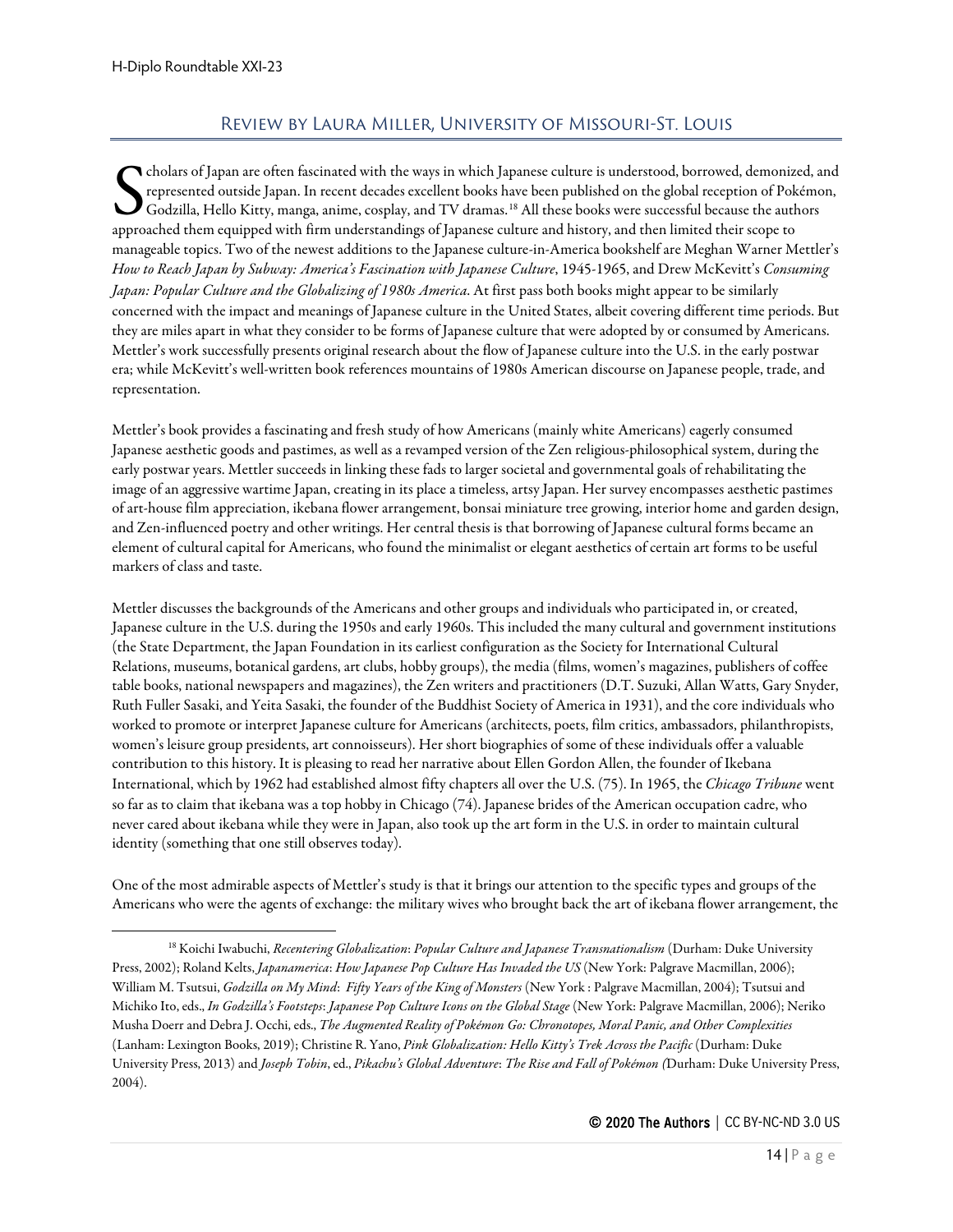mostly male fans of Japanese art cinema and Zen Buddhism, the bonsai growers and Japanese garden fans, and the Japanese Americans who were also there for all of it. She notes that many of the Americans involved in specific exchanges were not only gendered, but also from white middle class and highbrow backgrounds. Even though the consumers of Japanese aesthetic culture were mainly white Americans, the role of Japanese Americans in providing training, instruction, and materials was crucial. For example, Frank Okamura was the curator and bonsai instructor at the Brooklyn Botanic Garden from 1947, and Japanese American nurseries and garden centers on the West Coast were also key to the spread of bonsai enthusiasm. Mary Takahashi was a widely known founder of the Chicago chapter of Ikebana International and owner of an ikebana school who gave lectures and TV interviews (80).

It was a revelation to find out that the aesthetic concept of *shibui* (understated elegance) had been taken up by people in the U.S. in the 1960s. The currently more familiar concepts of *sabi* (simplicity, rustic beauty, unpretentiousness) and *wabi* (patina of age, appreciation of imperfection) have dominated the American imagination in the decades since. For contemporary readers who are not as familiar with the concept of *shibui*, it might have been useful to have some additional disentanglement of the different aesthetic concepts. I recall a 2014 TV series about the legendary swordsman Musashi Miyamoto, in which one of the characters named Seijūrō Yoshioka is played by heartthrob actor Shota Matsuda. In one scene Matsuda wears a luxurious light grey and mauve silk kimono with a taupe cape. His presentation was ultra *shibu*i, but could be called neither *wabi* nor *sabi*. Mettler's misidentification of the prominent anthropologist Ruth Benedict as a sociologist (7), and the occasionally mannered use of '*shibui* culture' notwithstanding, the book is crammed with nuggets of original information that will appeal to Japan specialists and American studies specialists alike. There are many historic gems that were uncovered in her research. I like that she found an article from a 1960 issue of the American magazine *House Beautiful* entitled "How to be Shibui with American Things" (11).

Finally, I greatly appreciated Mettler's conclusion, in which she compares 1950s American enthusiasts of Japanese culture with contemporary fans of manga and anime, pointing out that for both groups, Japanese culture or products served as "signifiers of social distinction" (213). The manga and anime fans have adopted the once denigrated term *otaku*, destigmatizing it in the U.S. to mean something like 'avid fan.' As she notes "Often viewing themselves as stepping outside mainstream American tastes, otaku bond over their enthusiasm for cultural forms that few of their fellow countrymen appreciate" (213).

In *Consuming Japan: Popular Culture and the Globalizing of 1980s America*, McKevitt focuses on the decade of the 1980s, when for a brief moment it seemed to many that the U.S. was being 'invaded' by all things Japanese. Within this ten-year period, McKevitt surveys a wide spectrum of the way Japanese people and culture were represented or experienced; two popular English language novels and an American TV series about Japan; a Honda auto parts plant in Ohio; the massive importation of videocassette recorders (VCRs) and other trade goods; the rise in popularity of sushi; and the growth of anime fan groups. The link between these disparate issues, according to McKevitt, is that they were all forms of consumption of things Japanese that contributed to making the U.S. more global. He argues that "In all of these contexts, I argue, the consumption of Japanese things served as a catalyst for the material and ideological globalizing of America" (7).

While McKevitt's argument is conceptually fascinating, I nevertheless found it to be occasionally confusing. The text shifted back and forth between consumption and representation of Japanese things without a clear articulation of how these are different. From my perspective, young people going to anime conventions to celebrate Japanese media products could be considered a type of consumption, while writers or magazine editors who used Edo period (1603-1868) samurai to index Japaneseness were dealing with representation. Later in the book, however, McKevitt states that "Like Sony VCRs and Honda Accords, anime could cross borders without carrying a distinct national identity" (182). This leads to more confusion: if much of the material in the book does not convey Japaneseness, why should we consider it to be consumption of Japanese popular culture that had a globalizing effect?

I was not convinced by McKevitt's main argument that "Consuming all things Japanese helped create a globalized America…" (2). To take a modern analogy, currently the U.S. government is caging immigrant children and detaining and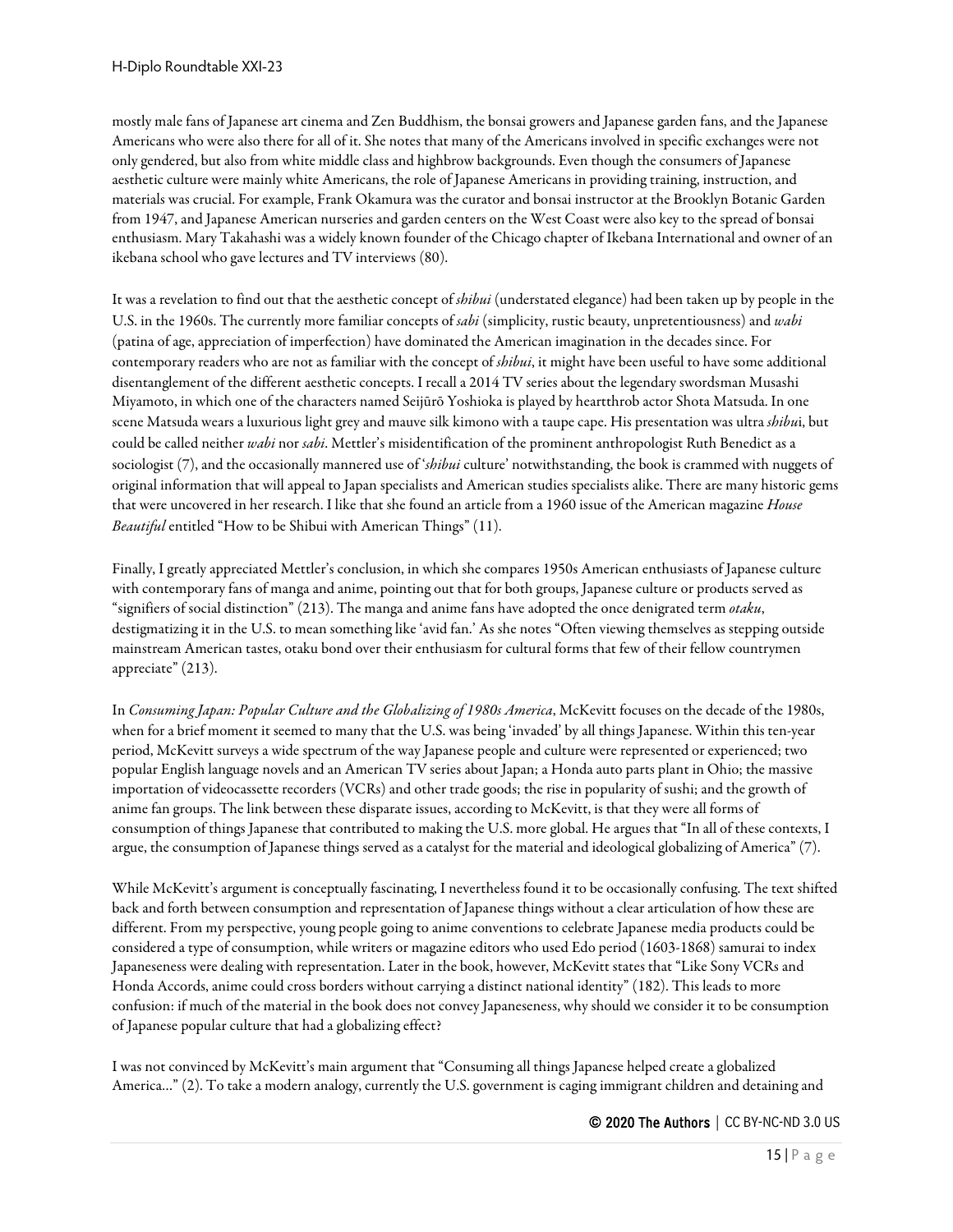brutalizing Mexicans who are in terrible border circumstances. Meanwhile, Mexican salsa and tortilla chips, which have become one of the most popular snacks in the country in the U.S., are consumed in skyrocketing numbers. I take this to mean that consumption of Mexican food does not mean that non-Latin Americans are somehow becoming more 'globalized' or receptive to Mexican culture or people. Similarly, I do not think that white Americans who consume sushi, salsa, hummus, or any other food items are becoming more global or culturally sensitive by doing so.

McKevitt recounts a tale spun by former Sony chairman Akio Morita, who made grand claims about the creation of the company's name. Morita presented the story in an English-language memoir produced with the aid of two collaborators. *Made in Japan: Akio Morita and Sony* was very popular in U.S. business circles.[19](#page-15-0) As reported by McKevitt, the famous Japanese executive said that he had to explain to fellow Japanese why the name Sony needed to be written in the Latin alphabet (40). Morita's self-serving account, however, was non-scholarly, corporate mythology that is not historically accurate when it says it was the first Latin alphabet brand in Japan. At least from the Meiji era (1868-1912) Japanese products have carried English brand names written in the Latin alphabet, such as Lion Toothpowder, Club Toothpowder, and The Nice unisex hair coloring. In addition, while Morita was best known in the U.S. for the cosmopolitan air he presented in the *Made in Japan* English-language book, in Japan he is also known as someone who co-authored an ultranationalist book.[20](#page-15-1) I am curious about why the book details the image of the 'global' Morita as represented in the U.S. but not the 'nationalist' Morita, who made some racist claims about why the U.S. was a failing society. How does the ultranationalist Morita jibe with the image of Sony, which he chaired and made globally famous as "the company without borders or a distinct ethnic or national identity" (39)?

I would also have welcomed more sensitivity to who is meant by 'Americans' in the different chapters with the use of occasional qualifiers. In the introduction McKevitt mentions an intention to discuss "America's first encounter with sushi" (7), which I first assumed meant the Japanese Americans and others who lived in Hawai'i or the West Coast and were eating sushi decades before the 1980s. Merry White, the well-known American scholar of both Japan and its food, once told me she ate sushi in the late 1950s in New York. But later McKevitt writes that "No scholar has yet to return to sushi's U.S. arrival and interrogate what this curious new delicacy meant for its first American consumers" (157), which seems to indicate that he locates sushi's arrival in the 1980s, and that he means white Americans. Although historians and food writers often point to different places and people when discussing who introduced sushi to the United States, some reading of oral histories by Japanese Americans, or some interviews with Japanese Americans (not restaurant owners, who have a stake in the game), would be a good starting point here. The history of sushi in the U.S. is a well-trod scholarly domain, as is discussion of its hybridity.[21](#page-15-2) Even as I continue to wonder when "America's first encounter with sushi" really occurred, I know first-hand that it was before the 1980s.

When a book has "popular culture" in its title we expect engagement with some of the key points in the academic study popular culture. For example, scholars understand that popular culture does 'ideological work.' In other words, it is motivated by the creator's particular beliefs and goals for expressing them. McKevitt discusses the ideological efforts found

<span id="page-15-2"></span><span id="page-15-1"></span><sup>21</sup> Jonas House, "Sushi in the United States, 1945–1970," *Food and Foodways* 26:1 (2018): 40-62; David L Wank, and James Farrer, "Chinese Immigrants and Japanese Cuisine in the United States: A Case of Culinary Glocalization," in James Farrer, ed., *The Globalization of Asian Cuisines: Transnational Networks and Culinary Contact Zones* (New York: Palgrave Macmillan, 2015): 79- 99; Rumi Sakamoto and Matthew Allen, "There's Something Fishy about That Sushi: How Japan Interprets the Global Sushi Boom," *Japan Forum* 23:1 (2011): 99-121; Paige A. Edwards, "Global Sushi: Eating and Identity," *Perspectives on Global Development and Technology* 11:1 (January 2012): 211-225; Cindy Hsin-I Feng, "The Tale of Sushi: History and Regulations," *Comprehensive Reviews in Food Science and Food Safety* 11:2 (2012): 205-220; Theodore C. Bestor, "How Sushi Went Global," *Foreign Policy* 121 (2000): 54-63.

<span id="page-15-0"></span><sup>19</sup> Akio Morita, with Mitsuko Shimoura, and Edwin M. Reingold, *Made in Japan: Akio Morita and Sony (*New York: E.P. Dutton, 1986).

<sup>20</sup> Morita and ShintarōIshihara, *"Nō" to ieru Nihon* (The Japan That Can Say "No") (Tōkyō: Kōbunsha, 1989).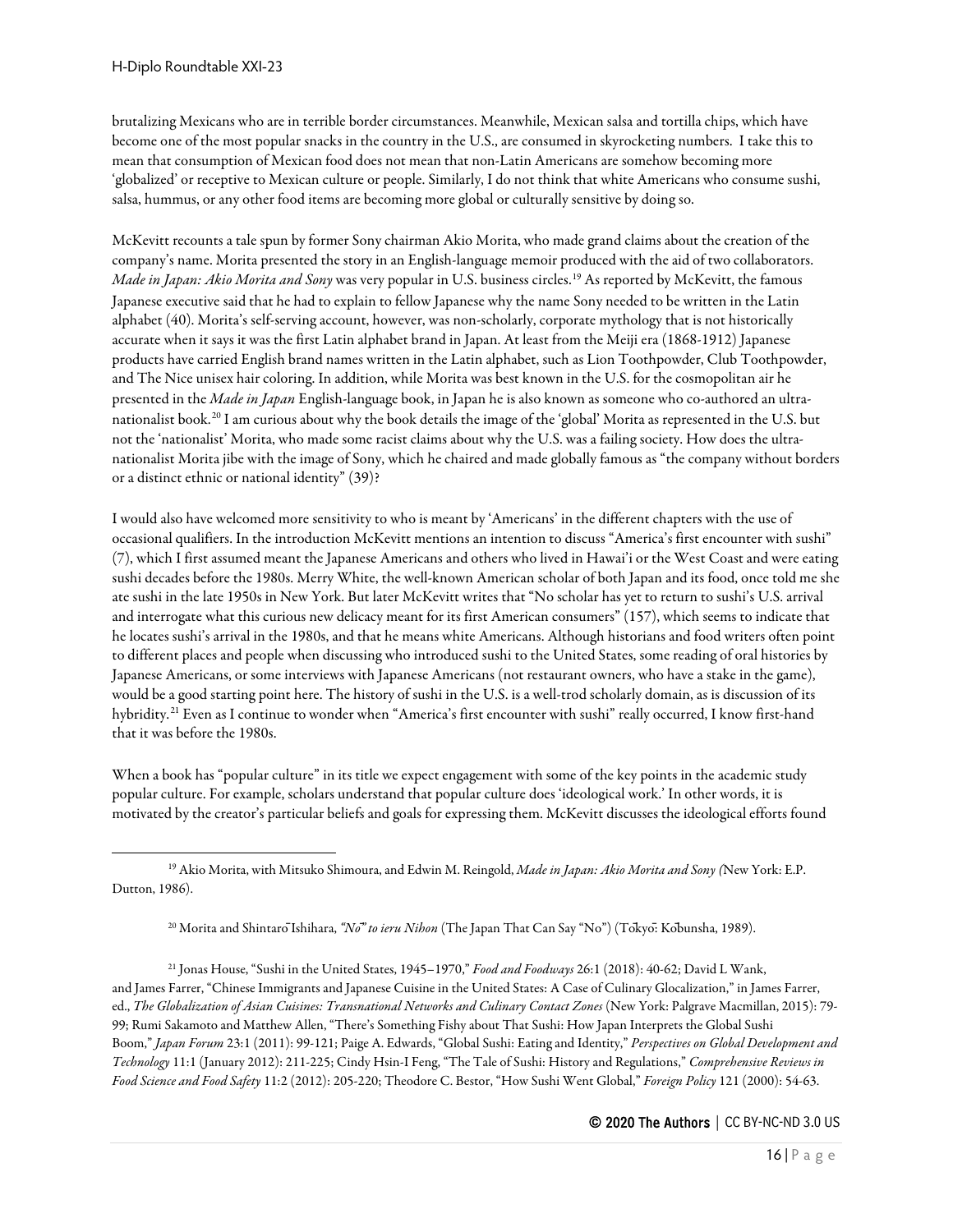in two English language books (*Rising Sun* by Michael Crichton and *Shōgun* by James Clavell) and for the TV series *Shōgun*, but I struggled to find similar analysis in his discussion of imported Japanese cultural products. Despite the fact that the *Shōgun* TV series was filmed on location in Japan and had some lead Japanese actors, it was a thoroughly American production, and a terrible flop once it aired in Japan. I recall living in Japan in 1981 and hearing people in Osaka making fun of the many bloopers and the mangled Japanese language used by the American actors in the series. McKevitt's extended analyses of non-Japanese cultural products such as *Shōgun* is intended to illustrate the way in which Japan was represented in the U.S., but the same attention to actual Japanese things and products is missing. The chapter on anime from Japan considers these cultural products in terms of the appearance of their characters, their plots, and their scenes without discussion of the ideological work involved in their creation in Japan, and whether or not those meanings were also appreciated by people in the U.S. Which cultural values and meanings encoded in Japanese popular culture were understood or overlooked by U.S. consumers?

To sum up, I would say that white Americans who put calligraphy scrolls up in their homes and studied Zen and flower arrangement were consuming Japanese culture (Mettler's book), but white American people who purchased VCRs, drove Toyotas, and read flawed popular fiction were not consuming Japanese culture or popular culture, they were simply buying trade goods and reading stereotypes (McKevitt's book). Mettler's book offered new insights and surprising new material, and I appreciated her sensitive attention to the U.S. producers and cultural consumers of Japanese culture. For those of us who lived through the rancorous period of 1980s U.S.-Japan relations, little of the information McKevitt's book provides is new. It has been studied, discussed, and analyzed. Nevertheless, McKevitt's work, in pulling these disparate pieces together, makes for a handy compendium.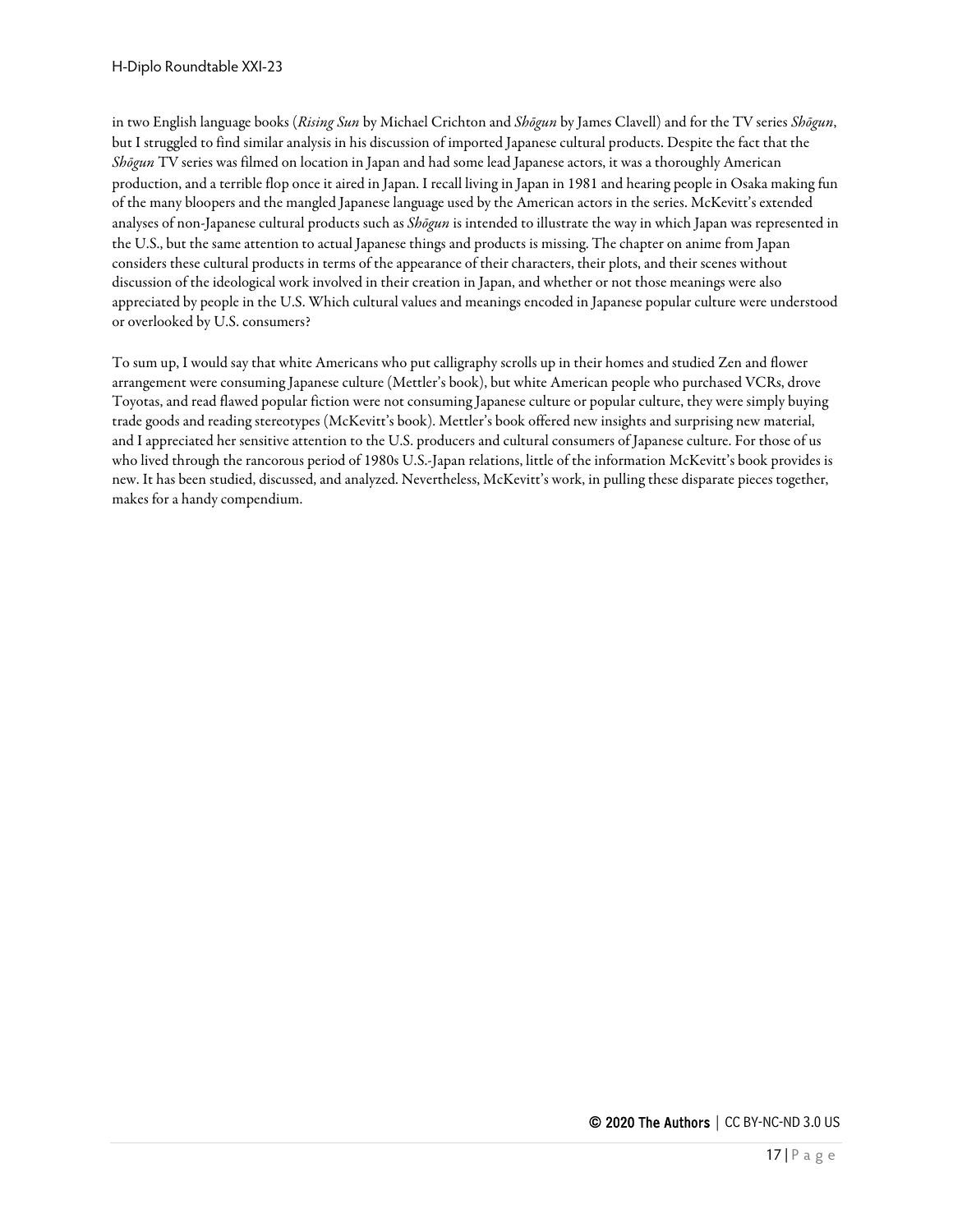# Review by Meredith Oda, University of Nevada, Reno

<span id="page-17-0"></span>ight now, the United States is on the edge of a trade war with China, just the most recent iteration of recurrent economic xenophobia. That U.S. dependence on Chinese trade goods is shaded with racist hostility is also a familiar story. In the postwar era, U.S. relations with Japan, through the exchange of products and ideas, is a stunningly apt precedent for America's current situation. Together, Meghan Warner Mettler and Andrew McKevitt's books shed light on precedent for America's current situation. Together, Meghan Warner Mettler and Andrew McKevitt's books sh this history by illuminating the post-World War II precedent in the U.S. fascination with and hostility towards Japan, its products, and its people. Building on the histories of World War II-era and immediate postwar U.S. images of Japan by John Dower and Naoko Shibusawa, as well as the policy histories of U.S.-Japanese relations, these two books take U.S. thinking about Japan to the end of the twentieth century.<sup>[22](#page-17-1)</sup> Furthermore, they take us into the ordinary, personal experiences of material goods and everyday encounters. We see the ways in which a broad range of Americans—from middle-class housewives and socially critical Beats, to young anime enthusiasts and rural Ohioans—helped to form a sense of the U.S. in the world through their experiences with Japanese products and ideas.

Mettler's book is a lively, highly readable account of the Japanese products, fashions, and ideas that were so popular with Americans in the 1950s. This mid-century 'Japanese craze' was frequently observed by contemporaries, surrounded as they were by Japanese-themed houseware, architecture, art, and even philosophies, but the trend has long begged for sustained scholarly scrutiny. Mettler's rich and detailed account is well up to the task. *How to Reach Japan by Subway* explains how and why Americans so enthusiastically adopted (and adapted) the products of a recently reviled enemy nation. Samurai films, ikebana, Japanese-landscaped gardens, *sho-in* architecture, Zen Buddhism, and other materials were all eagerly consumed by Americans drawn to a culture that seemed so exactingly foreign yet fundamentally familiar, perfectly and productively opposing their own. Primarily using material published at the time, in addition to some wonderful ephemeral sources from U.S. Japanese enthusiasts, Mettler demonstrates how encounters with Japanese goods and ideas drew on long-standing stereotypes to produce a resonant image of Japan that coordinated well with the needs of both ordinary Americans and Cold War foreign-policy aims.

Contemporary Americans interpreted a broad range of Japanese goods and ideas as all expressive of a fundamental essence of Japanese culture: "*shibui*," a Japanese term that became a "shorthand for a particular graceful, minimalist Japanese aesthetic"—understated, delicate, spiritual, timeless, and refined (10). While *shibui* materials were excitingly exotic, they also appeared to possess a simplicity and timelessness valued by harried Americans coping with mass consumption and busyness. For example, the *sho-in* style of architecture influenced many a well-heeled, highbrow home in the period. The spare and open style, made modular by regularized tatami-based floorplans and sliding *shoji* walls, was embraced by curators, architects, and homeowners as a useful corrective to crowded, mass-market, and overly decorated U.S. aesthetics. But even the wooden knick-knacks or plastic *shoji* screens accessible to middle-class consumers imparted a sophistication to its owners, neatly corresponding with fashionable modernist design and providing durable, easily maintained enhancements to modern interiors. Supposedly rooted in a timeless Japanese aesthetic (dating to the fourteenth century but contemporaneously out of style in Japan), *sho-in* interiors and architecture and their U.S. adaptations complimented U.S. sensibilities and needs.

At the same time, Mettler argues, these new trends were not just fads or cultural whims. They also reflected, even encouraged, the U.S.-Japanese Cold War alliance: "American consumers' adoption of Japanese culture as a fascinating alternative to their own reinforced Japan's friendly yet subordinate position toward the United States during the era of occupation and the early Cold War" (2). Even the violent, feudal, early samurai films imported into the United States were interpreted by observers as evidence not of the auteurs' individual visions but of a timeless and restrained Japanese artistry, one suitable to a compliant and critical ally.

<span id="page-17-1"></span><sup>22</sup> John Dower, *War without Mercy: Race and Power in the Pacific War* (New York: W.W. Norton, 1986); Naoko Shibusawa, *America's Geisha Ally: Reimagining the Japanese Enemy* (Cambridge: Harvard University Press, 2010).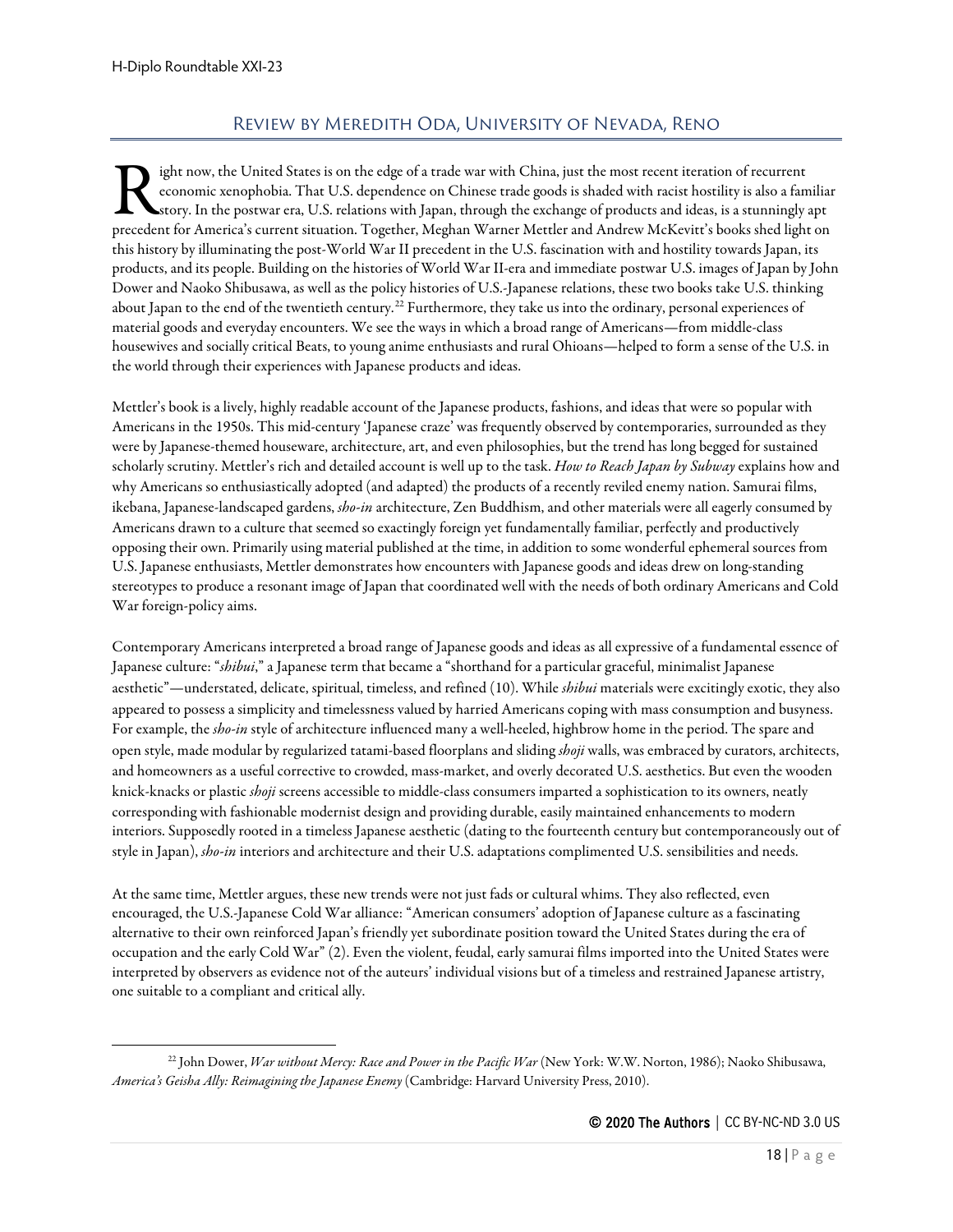*Shibui* did not mark all Japanese imports, however. Cheap knock-offs and Godzilla films were exceptions to Japan's peaceable, graceful, and spiritual image. Still, such materials did not explicitly challenge *shibui* imagery, as they were often produced and distributed in ways that disguised their Japanese roots for the mass market. Nonetheless, by engaging examples contrary to her claims about the centrality of *shibui* aesthetics to U.S. understandings of Japanese materials, Mettler helpfully balances what might appear at times to be an overly uncomplicated parallel between popular culture and foreign policy aims.

Mettler's account takes clear inspiration from Edward Said's *Orientalism*: she sees U.S. ideas of Japanese goods, ideas, and sometimes people as relatively coherent and constitutive of a particular power dynamic between the two nations.[23](#page-18-0) She also builds on scholars such as Kristin Hoganson and Christina Klein to tease out the complexity of her Orientalism and, notably, the heterogeneity among her Orientalists.<sup>[24](#page-18-1)</sup> As McKevitt does, she investigates how a range of actors not ubiquitous in foreign-relations history engaged with Japanese materials: middle-class homemakers, Beat social critics, diplomatic wives, museum curators, working-class drive-in-audiences, and wealthy, socialite Zen priests. Moreover, she is consistently attentive to Japanese Americans, another group who engaged with Japanese imports, but in ways informed by their historical racialization. Even though she asserts that most Japanese Americans were not wholehearted proponents of the *shibui* trend, examples can be found throughout her book of individuals readily catering to Americans' interest in Japanese culture.

Mettler's book ultimately does more than tell us about a mid-century trend, one that supported changing American alliances even as it faded within a couple of decades. The trend did not so much as go "against the grain of hegemony" as tell us more about what the particular U.S. Cold War hegemon looked like (2). Beginning with the nation most recently defeated and distinctly reviled, U.S. power spanned the globe, absorbing and adapting foreign cultures in its attempt to demonstrate the universality of U.S. ideals and to legitimate its expansive power. This was a global dynamic with critical counterpoints at home.

McKevitt's book takes up almost seamlessly from where Mettler's leaves off, explicitly interpreting American encounters with Japanese imports as a process of globalization. If Mettler describes a more rarified environment in which 1950s Japanese housewares, ideas, and aesthetics could easily pass many Americans by, McKevitt turns to the 1970s through 1990s, when "the consumption of Japanese products [was] a central facet of US social and cultural life" (2). Combined with economic decline and concomitant insecurity in geopolitical status, along with the omnipresence of Japanese goods, Americans were faced with what seemed like an existential threat, giving rise to both the imports' popularity and to trends in 'Japan-bashing'. In both individual and national encounters, Japanese products in the United States shaped ideas about the identity and place in the world of the Japanese, and, even more so, of the Americans. As McKevitt argues, "the consumption of Japanese things served as a catalyst for the material and ideological globalizing of America" (7). This is an original and ambitious argument, one that flips the story of globalization as an Americanization of the world in order to innovatively situate Japan at the heart of the U.S. experience with, and newfound understanding of, globalization.

McKevitt's story is as much a historicization of globalization in the United States as it is a tracking of American consumption of Japanese goods. This focus turns McKevitt's eye towards unusual actors and places for a historian of U.S. foreign relations. The first chapter is the primary exception, setting up the framework of globalization for the book. Here, he convincingly reads the work of U.S. commentators and intellectuals who were struggling to understand changing U.S. global power, and finds that "no country was more central to their thoughts than Japan" (38). Americans coping with lagging U.S. power in the face of the loss in Vietnam, crippling oil crises, economic stagflation, and Japanese market dominance sought

<span id="page-18-1"></span><span id="page-18-0"></span><sup>24</sup> Kristin Hoganson, *Consumer's Imperium: The Global Production of American Domesticity, 1865-1920*; Christina Klein, *Cold War Orientalism: Asia in the Middlebrow Imagination, 1945-1961* (Berkeley: University of California Press, 2003); Melani McAlister, *Epic Encounters: Culture, Media, and U.S. Interests in the Middle East since 1945* (Berkeley: University of California Press, 2005); Anne McClintock, *Imperial Leather: Race, Gender, and Sexuality in the Colonial Contest* (New York: Routledge, 1995).

<sup>23</sup> Edward Said, *Orientalism* (New York: Vintage Books, 1979).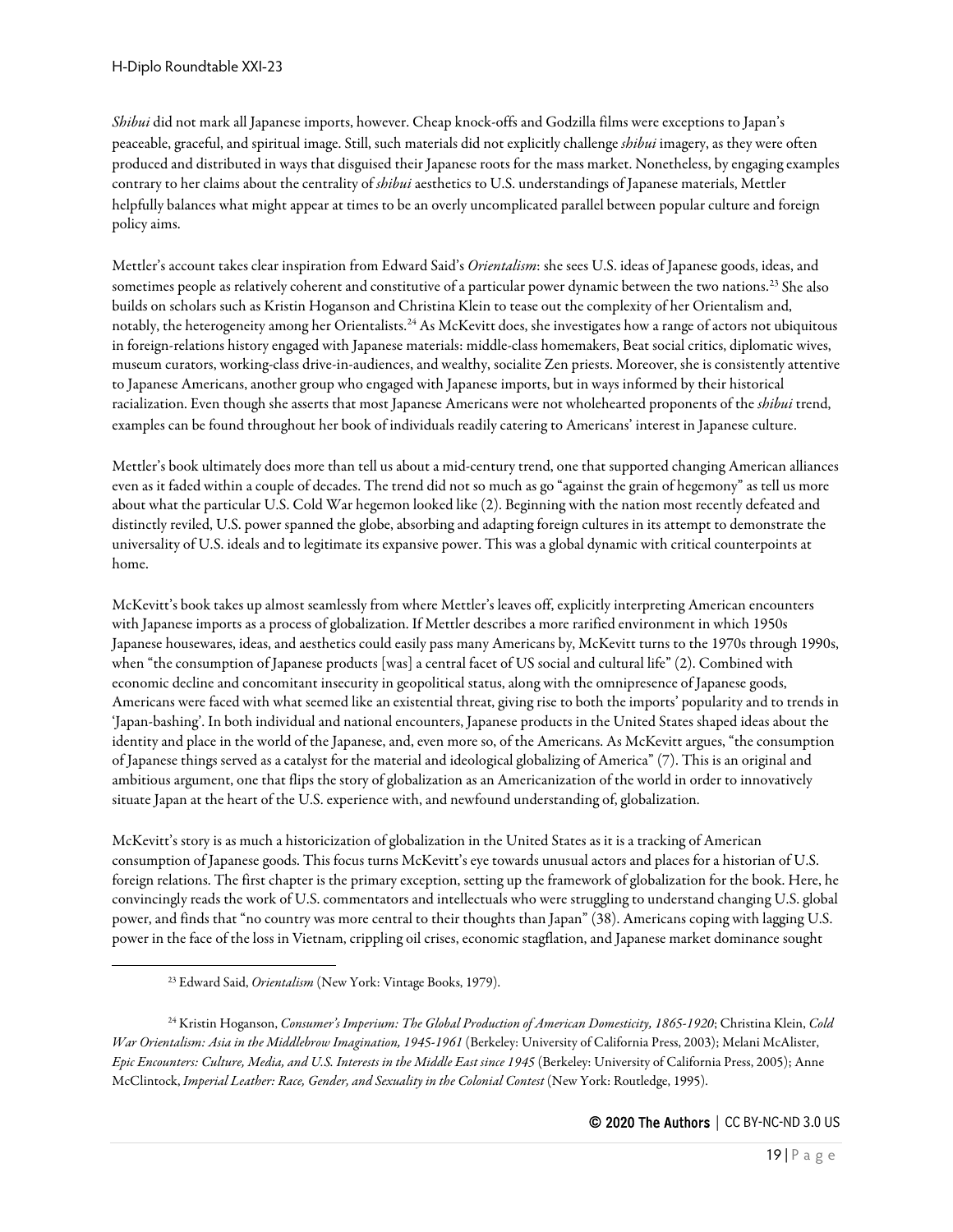<span id="page-19-0"></span>921.

explanations for what seemed like a global rebalancing of power. Whether optimistic or pessimistic, Japan bashing or celebrating, the figures in this chapter interpreted shifts in geopolitics and U.S. strength through the lens of Japanese economic might, which gave them a vocabulary for interpreting economic-based, border-traversing global power without military domination or Cold War polarities. What had begun as hand-wringing or admiration of Japan's presence in the United States became the concept of 'globalization,' a new framework for understanding international power.

Subsequent chapters flesh out the experience of globalization on the ground, which McKevitt sees as a kind of "global interconnectedness" (178). As a result, he turns to local and more mundane encounters and actors in the United States. These include film and television portrayals of Japan as well as sushi enthusiasts (and satirists). Two fascinating chapters look at the opening of the first Honda plant in the United States, in Marysville, Ohio. Americans' "insatiable desire for Japanese things," in this case small and affordable cars, led to the transformation of a community by connecting its "local spaces to global flows" (83). This connection led to cultural exchange, a new workforce demographic, novel employeeemployer relations, and transformed labor practices. These changes proved disruptive for union leaders, whose efforts to organize plant workers ran headlong into workers' greater identification with a Japanese multinational than with a national union whose demands and provisions seemed anachronistic and dangerous. Marysville was connected "to global economic flows that bypassed the national level," showing the dynamic of global connections in a small, rural town (130).

The most intricately sourced and argued chapter, based on McKevitt's award-winning *Diplomatic History* article, looks at anime fandom.<sup>[25](#page-19-0)</sup> Through surveys of those early fans and the artifacts they produced, McKevitt uncovers the transnational, grassroots networks that "enabled non-elites to participate creatively in global cultural exchange enabled by Japanese popular culture" (179). While the form came to U.S. markets via Japanese media studios and American broadcasting networks, this was "grassroots globalization" (203): fans mobilized and expanded personal connections to broaden what had been a small range of anime in the United States, learn about Japanese culture, form connections with others in the U.S. and abroad via their fandom, interpret a foreign-language medium, and establish networks of clubs and publications to "pull the global into the United States" (202).

In perhaps the most brilliant chapter, McKevitt follows a product abroad in order to complicate our understanding of globalization as the "Americanization" of the world. The globally dominant Japanese videocassette recorder (VCR) transformed U.S. leisure; as he notes, the VCR's ability to record and playback material left academics, cultural critics, and consumers marveling at its ability to "time-shift" and "liberate viewers" from the set schedules of broadcast TV (141). But transformations were even starker outside U.S. borders. The device's lack of a national identity—"the VCR did not 'smell' Japanese"—allowed it to be an almost invisible carrier of American pop culture to people all over the world, in both seemingly isolated and authoritarian areas (153). Meryl Streep and Michael Jackson became familiar in places from Hanoi to Havana, made so by the products of Japan, which served as American soft power's "Great Facilitator" (152).

This is a rich, clearly-argued book that, like any work of excellent scholarship, raises questions for its readers. I will focus on the ones that struck me as an urbanist, that is, those that focus on the local level. The narrow focus of the Marysville chapters robustly examined the ties between local and global affinities, practices, and institutions. I wonder, though, what kinds of complications might have been added with an examination of municipal or local records, beyond local dailies? I wonder what Marysville's adaptations looked like on an everyday basis for their multiple constituents, and what relationships between Japanese nationals and longtime Marysville residents looked like when most of the former lived outside Marysville itself. Additionally, I wondered at times if the 'local encounters' often referred to in the text—in the introduction, McKevitt characterizes all but the first two chapters in this way—might have been better understood as 'individual,' 'personal,' or, as he writes in the last chapter, 'grassroots.' The sense of place built into the Marysville chapter is less apparent elsewhere. This is not a fault in the book; I do not think local context would have added much to my understanding of anime fan clubs, for example. But I do think an alternative term might have underscored one of the real strengths of the book: McKevitt

<sup>25</sup> Andrew C. McKevitt, "'You Are Not Alone!': Anime and the Globalizing of America," *Diplomatic History* 34:5 (2010): 893-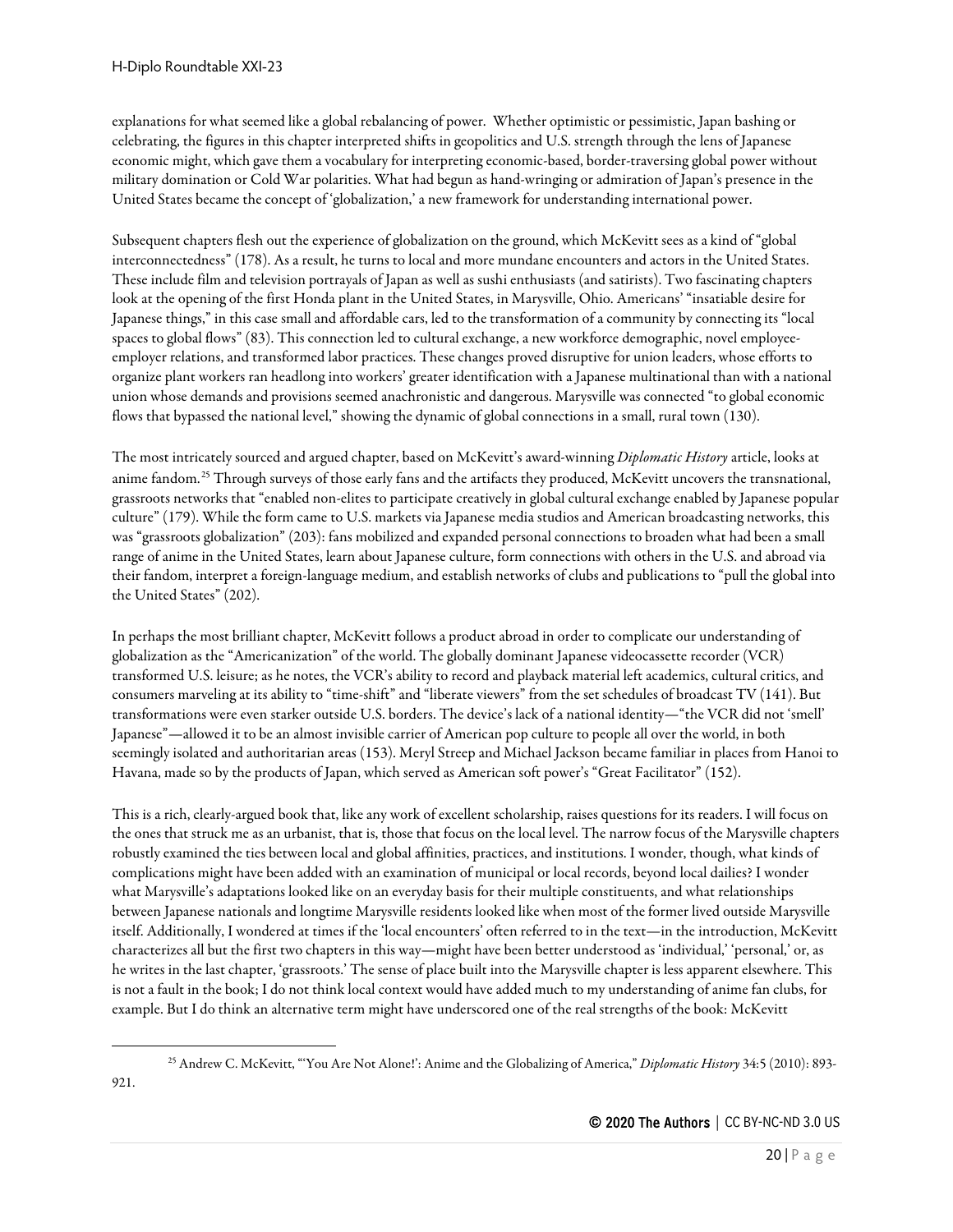demonstrates on a granular level how Japanese encounters and experiences of globalization effected transformations in fundamental forms of identification for all sorts of Americans, from yuppies to autoworkers to anime nerds.

These are fun, at times even funny, books that would work well in a graduate or advanced undergraduate classrooms while offering new, rich arguments and themes to specialists. Mettler's and McKevitt's books expand our understandings of U.S.- Japanese relations with new actors and scales, focusing on the ways in which ordinary Americans came to rethink their place in the world through their engagement with Japanese materials.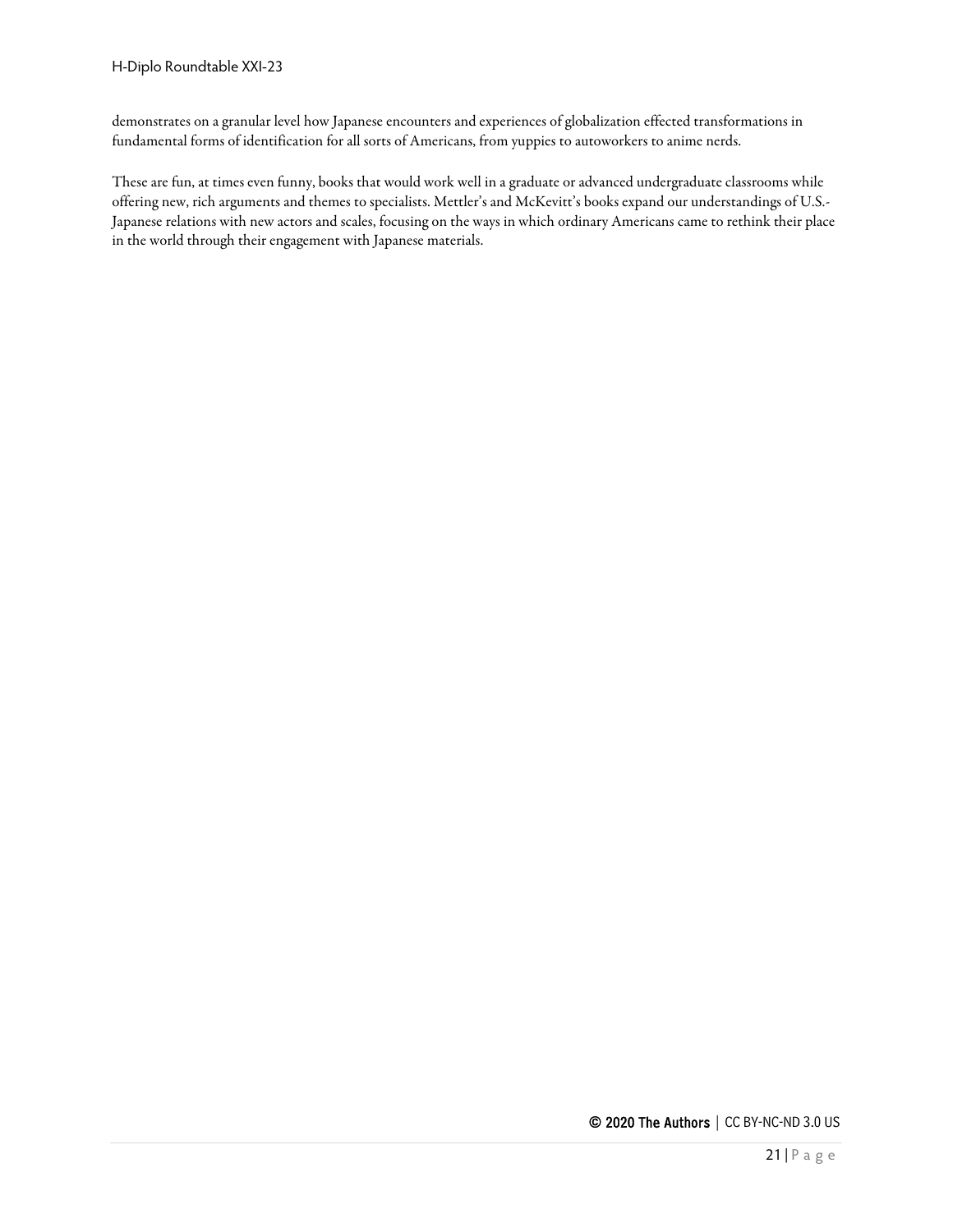# Response by Meghan Mettler, Upper Iowa University

<span id="page-21-0"></span>would like to thank the roundtable participants for their thoughtful feedback and their criticism of my book. It is always wonderful to see my work being considered and appreciated by colleagues throughout my field. I would also like to thank H-Diplo for doing me the honor of selecting my book, and pairing it with Andrew McKevitt's. To place two would like to thank the roundtable participants for their thoughtful feedback and their criticism of my book. It always wonderful to see my work being considered and appreciated by colleagues throughout my field. I would a otherwise might go overlooked.

The most prevalent concern discussed by the reviewers, in particular Fintan Hoey and Jennifer Miller, is the book's failure to draw a solid and clear connection between the cultural exchange practices that I describe and foreign policy toward Japan. I would agree that this linkage could have been stronger, and I especially like the parallel that Miller drew between imperialist Japan and the imperialist United States as they both created exceptionalist images of themselves and each other. I formulated a similar idea in an informal conversation with a colleague once, but for some reason I never developed it well enough to include in the book, so the point is well taken and I thank her for articulating it better than I did. Furthermore, I am coming to regret the phrase "against the grain of hegemony," to which Miller and Meredith Oda both allude. It sounded very clever just out of graduate school, but I realize now that it perhaps implies that this cultural exchange was more subversive of the existing power structure than it actually proved to be.

I would, however, like to offer some explanation as to why my book might have been less-than-convincing in its claims that the consumption of Japanese culture helped further foreign policy. I believe the roots of the issue lie in the fact that—unlike a lot of my colleagues on H-Diplo- my background is in American cultural history as opposed to foreign policy. Therefore I approached this project primarily asking questions about cultural appropriation in and of itself, rather than its effects on international relations. Simply put, my underlying point in the book was that even the most well-intentioned exchange between the citizens of an imperial power and one of that power's subject nations will inevitably turn out to be problematic at best. Incidentally, this is also why I make no apologies here for focusing on white affluent Americans, since they are the ones who typically possess the power to engage in such a practice. I took for granted that the connections between non-state actors and U.S. foreign relations had been well established by previous scholars mentioned in these reviews, like Naoko Shibusawa and Christina Klein,<sup>[26](#page-21-1)</sup> and therefore such arguments served more as background context than scholarly contribution in my own work.

Furthermore, I completely concur with Hoey that it is unlikely that many of the actors I cover in my book consumed Japanese culture to intentionally further an international alliance (and I state as such on page 19). Attempting to analyze the personal motives of past American consumers raises one of the frequent difficulties in writing cultural history: how to provide evidence of something that few people—famous or ordinary—left records on, such as their thought processes while enjoying popular culture. In the end, we cannot really know what was going on in the minds of suburbanites when they purchased bonsai or shoji screens; the best a scholar such as myself can do is analyze the discourse and context of their time, and assume that the actions of such people reflected and reinforced it.

This last point brings me to another aspect of the book mentioned in these reviews: the fact that Japanese Americans play supporting roles in my narrative. Part of the reason for their reduced presence is the fact that there simply is not a lot of direct evidence out there to use. Since the majority of them did not actively participate, Japanese Americans rarely recorded their opinions on the phenomena I describe. I am therefore once again left to speculate on their reactions, or lack thereof, based on what I know of context of the time. Moreover, while casting Japanese Americans in bit parts here might run the risk of repeating the mistakes of the past by overlooking racial minority groups, Japanese Americans did not appear in the dissertation version of this manuscript out of concern for falling into a related trap: the conflation of Japanese Americans with Japan. If we assume that Nisei, many of whom grew up on American cuisine, sports, and entertainment with little to no

<span id="page-21-1"></span><sup>26</sup> Naoko Shibusawa, *America's Geisha Ally: Reimagining the Japanese Enemy*, (Cambridge: Harvard University Press, 2006), Christina Klein, *Cold War Orientalism: Asia in the Middlebrow Imagination, 1945-1961*, (Berkeley: University of California Press, 2003).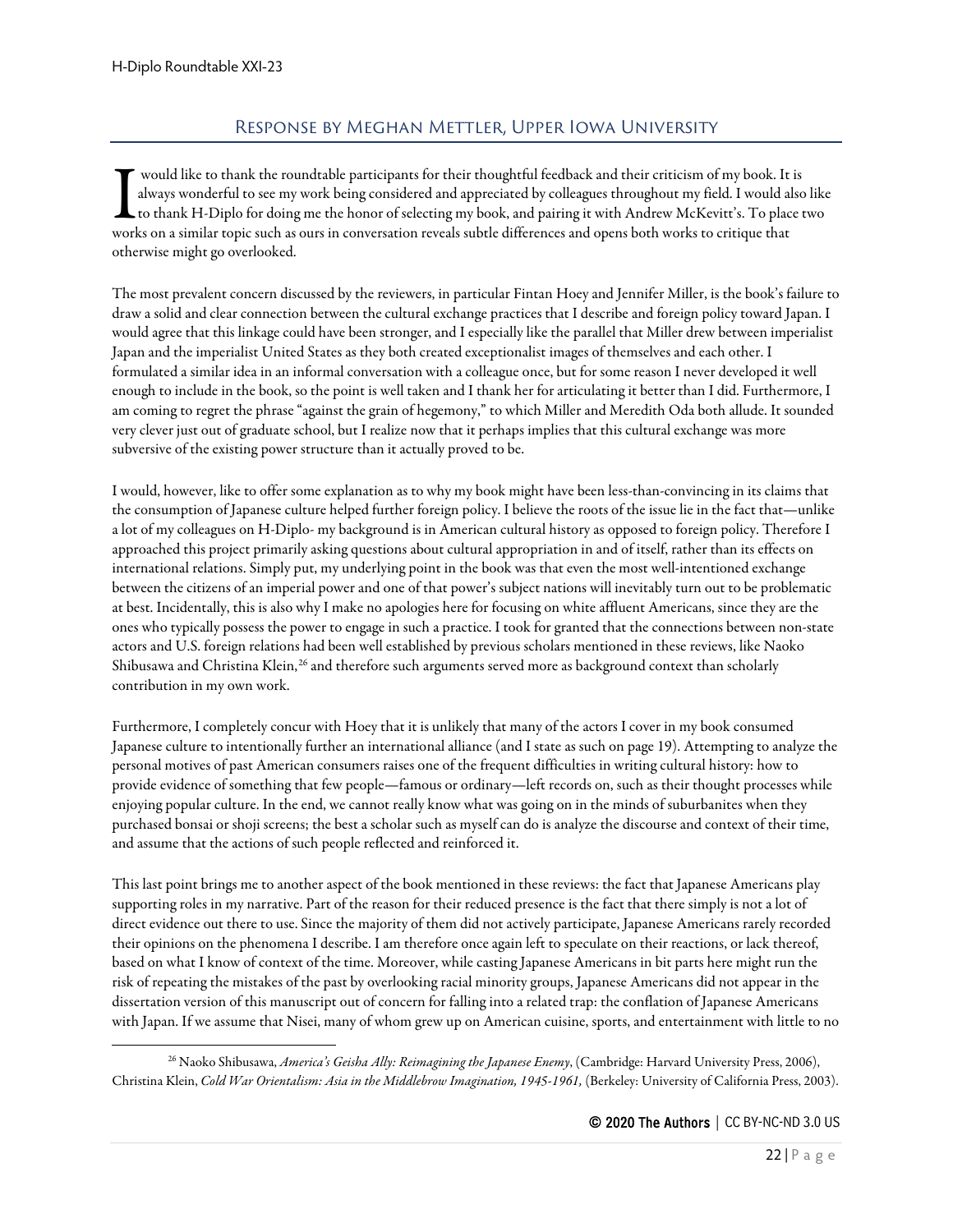knowledge of written Japanese, need to feature prominently in a story like mine, are we taking for granted some inherent connection with their ancestral country of origin? And in doing so, might we be guilty of the same mindset that presumed their loyalty to Japan during World War II based on their racial heritage? Such questions make for a very fine line to walk when approaching the subject, which led me to proceed with caution, but the point is taken that perhaps I was overly cautious in the end.

Finally, I feel I need to address Laura Miller's comments regarding "shibui" versus "wabi" and "sabi." I have to confess that as a hopelessly un-hip academic, I had no idea Americans were currently using these terms until one of my manuscript readers at the University of Nebraska Press informed me. The only time I saw the words used in my research was in D.T. Suzuki's Zen and Japanese Culture, originally published in the 1930s, so they did not appear to be in common use in the 1950s.<sup>[27](#page-22-0)</sup> I would concur that there is a distinction between "wabi/sabi" and "shibui," and that "shibui" connotes an element of suave, upper-class elegance that the other terms might not. Perhaps if I had reflected more on the subject, I could have unpacked them more thoroughly, and I am further aware that at times I might have leaned on the word "shibui" a little too heavily.

I would like to conclude by once again expressing my gratitude to the reviewers for their time—especially in reading two books for this roundtable—and their well-considered thoughts and analysis. I am encouraged to see that overall they felt that my work makes a worthwhile contribution to our understanding of how cultural exchanges have enriched and complicated the relationship of Americans with an imagined Japan, as well as how U.S. consumers more generally conceive of the world outside their borders.

<span id="page-22-0"></span><sup>27</sup> Daisetz Teitaro Suzuki, *Zen Buddhism and its Influence on Japanese Culture* (New York: Pantheon, 1936, 1979).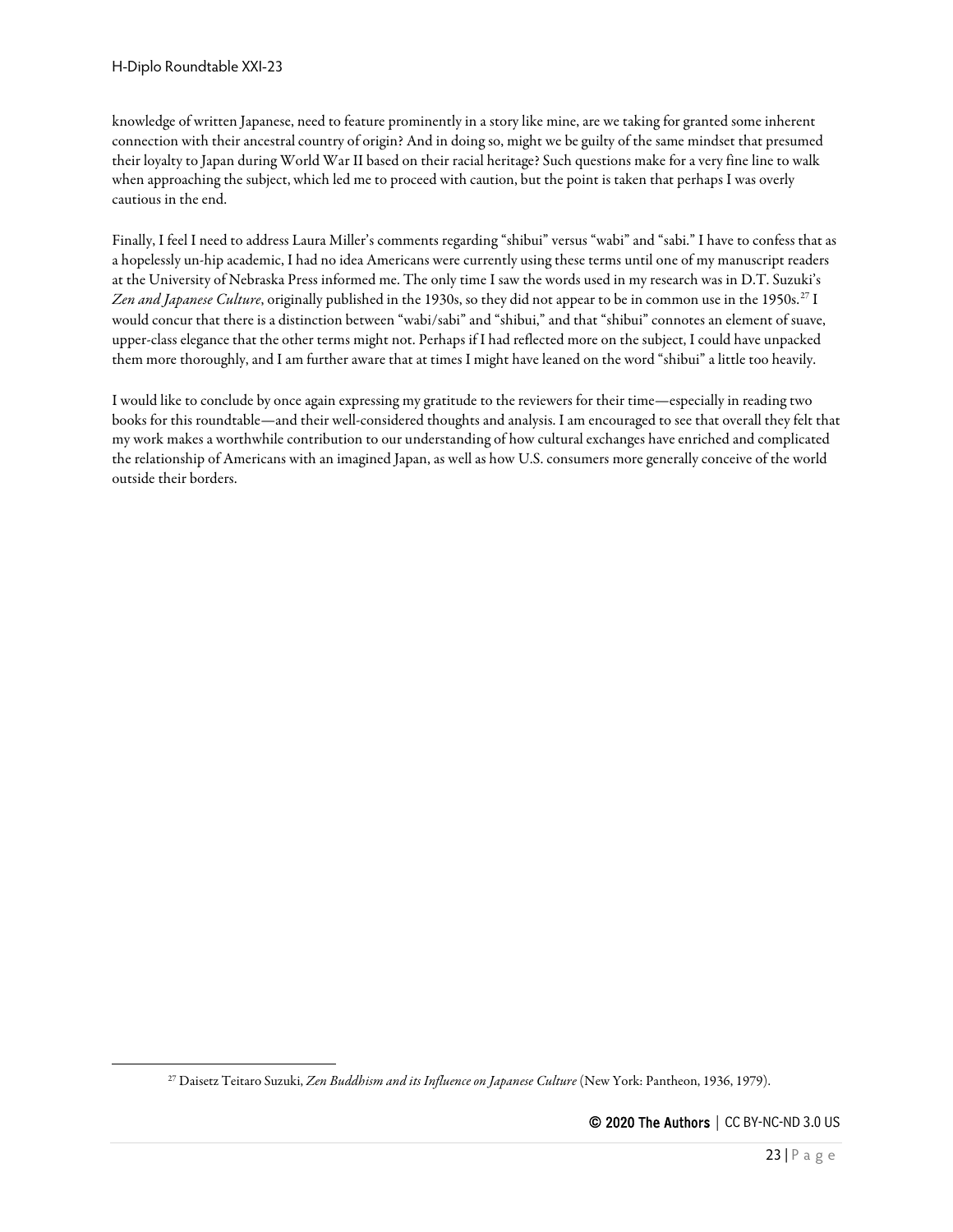# Response by Andrew C. McKevitt, Louisiana Tech University

<span id="page-23-0"></span>want to express my deep gratitude to the four reviewers for producing a thoughtful roundtable on Meghan Warner Mettler's *How to Reach Japan by Subway* and my *Consuming Japan*. A few years ago, I was asked to write a 'state-of-thefield' essay on the historiography of U.S.-Japan relations. As I worked, I came to the conclusion that the field's want to express my deep gratitude to the four reviewers for producing a thoughtful roundtable on Meghan Warner<br>Mettler's How to Reach Japan by Subway and my Consuming Japan. A few years ago, I was asked to write a 'state-o of, among other things, Japan's economic downturn and the U.S. foreign policy response to the September 11, 2001 attacks. With a couple of significant exceptions,<sup>[28](#page-23-1)</sup> the energy and liveliness of the field appeared to have dissipated. The past several years have shown how shortsighted that conclusion was, with a spate of important new works appearing, including Fintan Hoey's *Satō, America and the Cold War: US-Japan Relations, 1964-72* (2015), Meredith Oda's *The Gateway to the Pacific: Japan Americans and the Remaking of San Francisco* (2018), and Jennifer M. Miller's *Cold War Democracy: The United States and Japan* (2019).[29](#page-23-2) Just as I finished a first draft of the historiography essay, then, I had to scramble, thanks to these productive and innovative scholars, to rethink the trajectory of the history of U.S.-Japan relations. I'm grateful for the work they've done and look forward to decades more of it.

I would like to thank Meghan Warner Mettler, too, for writing an inventive and insightful book. I wrote about it for the December 2019 *American Historical Review* and I praised it, among other things, for its creative way of accessing the history of U.S. foreign relations through actors we do not often identify with that subject. In that regard it made a great deal of sense to review our two books together.

Two years out from *Consuming Japan*'s release, I have a better appreciation for what it did and did not accomplish, and these attentive reviews help clarify that. A lot of books are better than the sum of their parts, but I think *Consuming Japan* is the opposite: each of its parts are strong and useful in different contexts, but some readers find the whole less compelling. I have heard from instructors who have assigned individual chapters to students, because they teach classes on globalization, food, pop culture, or labor history. It is gratifying to know that different kinds of scholars, outside of my own field of U.S. foreign relations, and even outside the discipline of history, have found bits and pieces of the book that appeal to their particular interests. The reviews' attention to the significance of individual chapters, whether on Honda in Ohio or VCRs in American living rooms, reminds me of the book's value in this regard.

I appreciate the substantive critiques these reviewers offer, however. Laura Miller, for instance, finds a number of faults in *Consuming Japan*, and with the perspective provided by distance, I do too. I agree that the book exhibits unresolved tension, if not outright confusion, between consumption and representation. And throughout there is too little distinction in what I mean by "Americans"—Jennifer Miller also rightly makes this observation, that I elide class or ethnic patterns of consumption, and regional as well. Laura Miller does not find my argument about the "globalizing of America" convincing, and I think here too the confusion over representation persists. Did Japan really 'globalize' the United States in the 1980s, or did representations of Japan just portray this as happening? The book's answer to that either-or question is simply 'yes,' to some readers' confusion. I always aimed to historicize 'globalization,' to avoid claiming that I knew what it was, and instead to let the idea float among the various actors of the era who believed they knew it when they saw it. That was an intentional

<span id="page-23-1"></span><sup>28</sup> See Naoko Shibusawa, *America's Geisha Ally: Reimagining the Japanese Enemy* (Cambridge: Harvard University Press, 2006); and Hiroshi Kitamura, *Screening Enlightenment: Hollywood and the Cultural Reconstruction of Defeated Japan* (Ithaca: Cornell University Press, 2010).

<span id="page-23-2"></span><sup>29</sup> Fintan Hoey, *Satō, America and the Cold War: US-Japan Relations*, *1964-72* (Basingstoke: Palgrave Macmillan, 2015); Meredith Oda, *The Gateway to the Pacific: Japan Americans and the Remaking of San Francisco* (Chicago: University of Chicago Press, 2018); Jennifer Miller, *Cold War Democracy: The United States and Japan* (Cambridge: Harvard University Press, 2019).